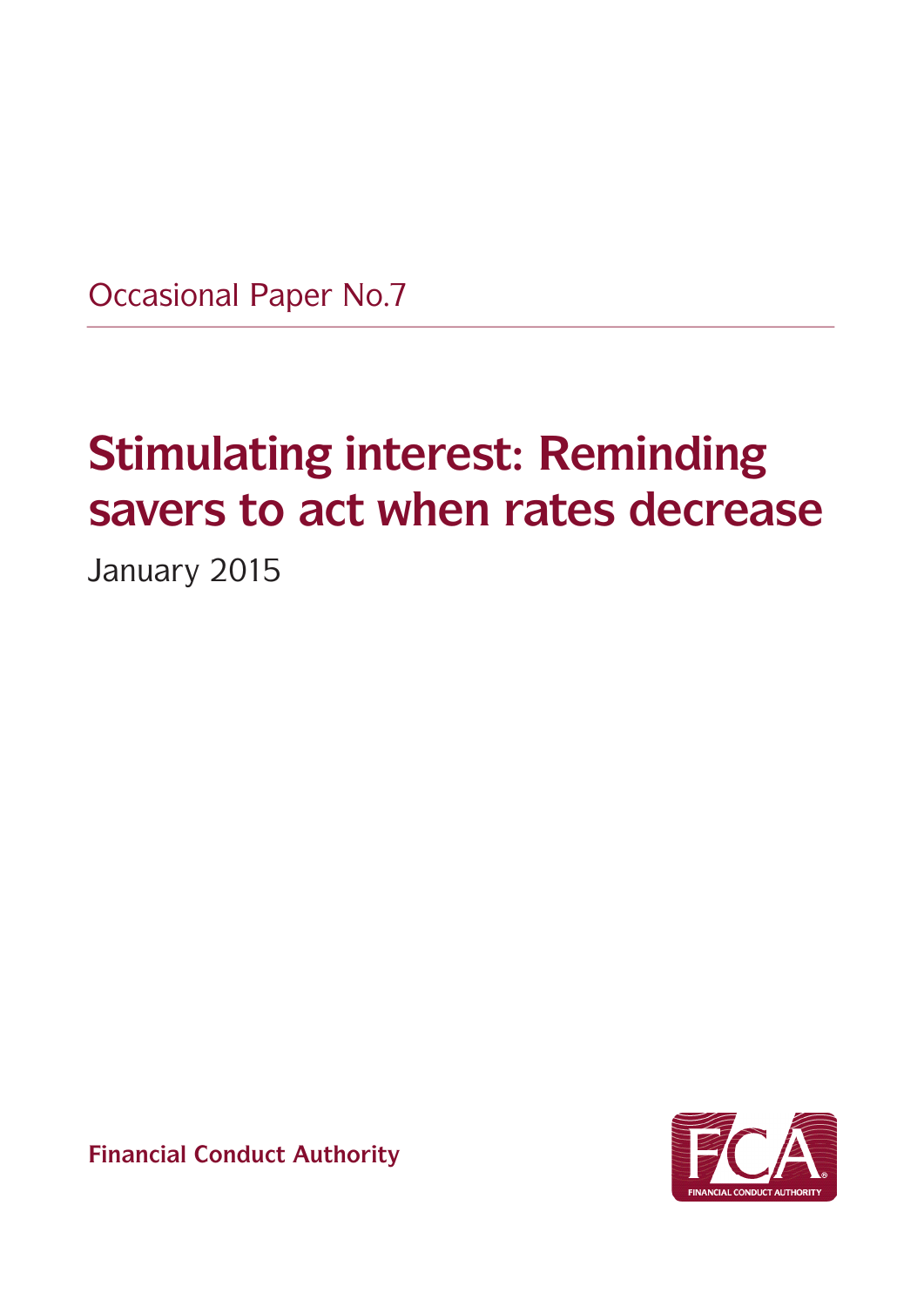#### **FCA OCCASIONAL PAPERS IN FINANCIAL REGULATION**

#### **Disclaimer**

All parties involved in this research ensured that individual consumer information was anonymous and protected at all times. Consumers were identified using a unique ID, and data files were encrypted.

The views in this paper should not be interpreted as reflecting the views of the Financial Conduct Authority (FCA) – they are solely the responsibility of the authors. All errors or omissions are the authors' own.

#### **The FCA Occasional Papers**

The FCA is committed to encouraging debate among academics, practitioners and policymakers in all aspects of financial regulation. To facilitate this, we publish a series of research papers in financial regulation, extending across economics and other disciplines.

These papers cover topics such as the rationale for regulation, the costs and benefits of various aspects of regulation, and the development of markets in financial services. Since their main purpose is to stimulate interest and debate, we welcome the opportunity to publish controversial and challenging material, including papers that may have been published elsewhere.

We encourage contributions from external authors, as well as from our own staff. In either case, the papers will express the views of the author(s) and not those of the FCA. The main factor in accepting papers, which are independently refereed, is that they should make substantial contributions to knowledge and understanding in the area of financial regulation.

If you want to contribute to this series or comment on these papers, please contact Peter Andrews or Stefan Hunt at, respectively:

Telephone: 020 7066 3104; 020 7066 3554

Email: peter.andrews@fca.org.uk; stefan.hunt@fca.org.uk

#### **Authors**

Paul Adams, Stefan Hunt, Laura Vale and Redis Zaliauskas

The authors work in the Chief Economist's Department of the Financial Conduct Authority.

#### **Acknowledgements**

We are grateful to the institution we worked with for their cooperation, without which this research would not have been possible. We are grateful to the FCA Supervision team who helped us throughout. We are grateful to Peter Andrews, Peter Lukacs, Ingrid Cameron, Graeme Reynolds, Fabian Garavito, John O'Hara, Kristine Erta, and Philip Rowan for their helpful comments. We thank Harry Lee for his hard work in the early stages of the project. We also thank Gharad Bryan for his comments and critique.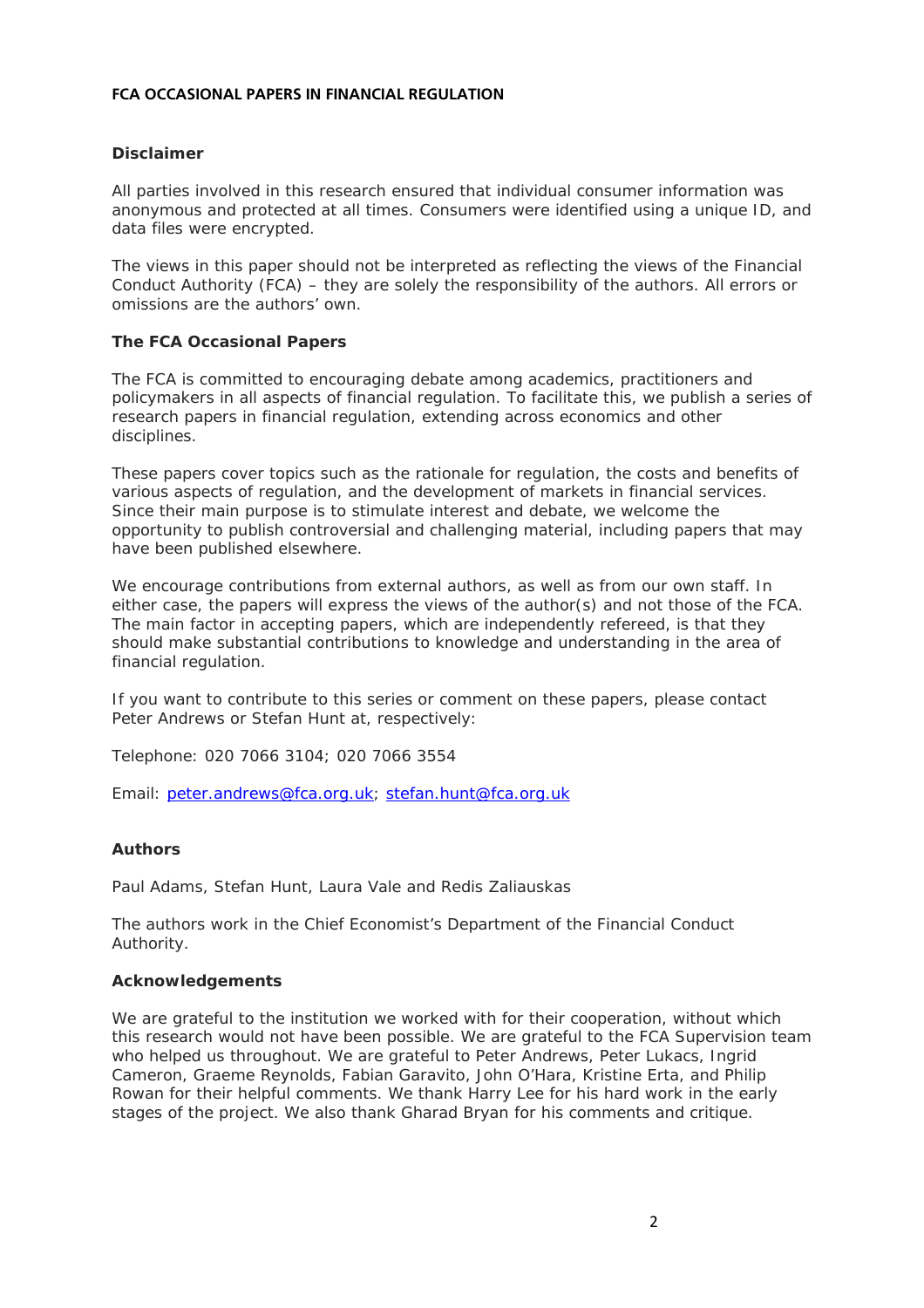# **Contents**

| 1       | Summary                      | 4  |
|---------|------------------------------|----|
| 2       | Research context             | 6  |
| 3       | Research design              | 8  |
| 4       | Results                      | 13 |
| 5       | Conclusions                  | 21 |
|         | References                   | 23 |
| Annexes |                              |    |
|         | Examples of reminder letters | 25 |

|    | EXUMPICS OF FULLIMUL TULLUIS | <u>_ .</u> |
|----|------------------------------|------------|
| -2 | Descriptive statistics       | 26         |
| ્ર | <b>Technical Appendix</b>    | 32         |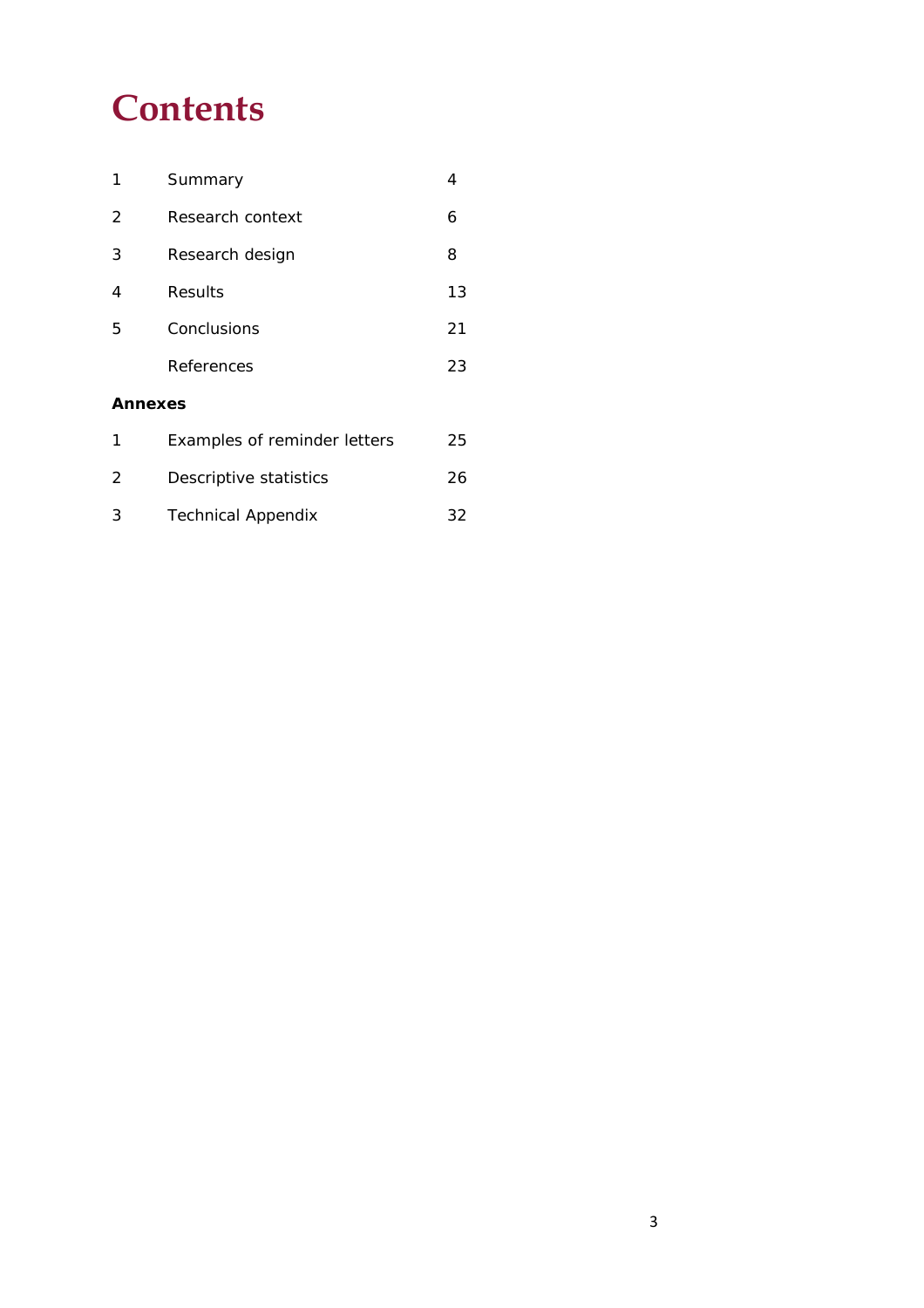# **1. Summary**

Consumers who take out savings accounts with high introductory interest rates do not always switch to a comparable account when the rate ends. This can result in lower returns in the long term, or at least for some period of time before the consumer takes action. Whilst there may be good reasons not to switch, one potential explanation is that these consumers are affected by behavioural biases, such as undervaluing long-term gains relative to short-term costs (present bias) or paying insufficient attention to their savings choices (limited attention). Such biases mean that consumers do not take action despite financial incentives and a desire to do so.

We carried out a trial in partnership with a large UK financial institution involving over 20,000 savings account customers whose interest rate was about to decrease or had just decreased. All of these customers had already received a letter two to three months before the rate decrease informing them of this. In this paper, we investigate the effects on switching behaviour of:

- an additional letter which reminded customers of the rate change ('reminder'),
- different messages in the reminder designed to mitigate the effects of behavioural biases, and
- the timing of the reminder, and in particular, whether the reminder was sent before or after customers' interest rate decrease.

Overall, our results show that **reminders make a notable difference to switching behaviour in savings accounts** around the time of interest rate decreases. The very fact of getting a reminder is more important than the precise phrasing of the reminder and can increase switching by at least 8% relative to not receiving a reminder. Specifically, switching increased by between 5.6 to 7.9 percentage points 20 weeks after the rate decrease, relative to a base switching rate of approximately 50% to 70%.

Customers who received a reminder in which the cash **loss** from not switching accounts was salient (i.e. '£X less interest per year') or in which the cash **gain** was salient (i.e. 'Move your savings and earn up to £X more'), among other changes, were slightly more likely to switch or transfer money than those who received a reminder without any particular emphasis.

We find that sending a reminder letter **before** the interest rate decrease increased switching by 7.1 percentage points compared with not sending a reminder. While switching to a comparable account within the firm decreased by 2.0 percentage points, moving money elsewhere – switching to a different firm or other behaviour – increased by 9.1 percentage points. In the context of other proposed remedies for the savings market, this change in behaviour is likely to have positive effects on competition, increasing pressure on firms to keep their rates high.

Sending a reminder **after** the rate decrease also led to more switching compared with not sending a reminder, but only by encouraging customers to open a new comparable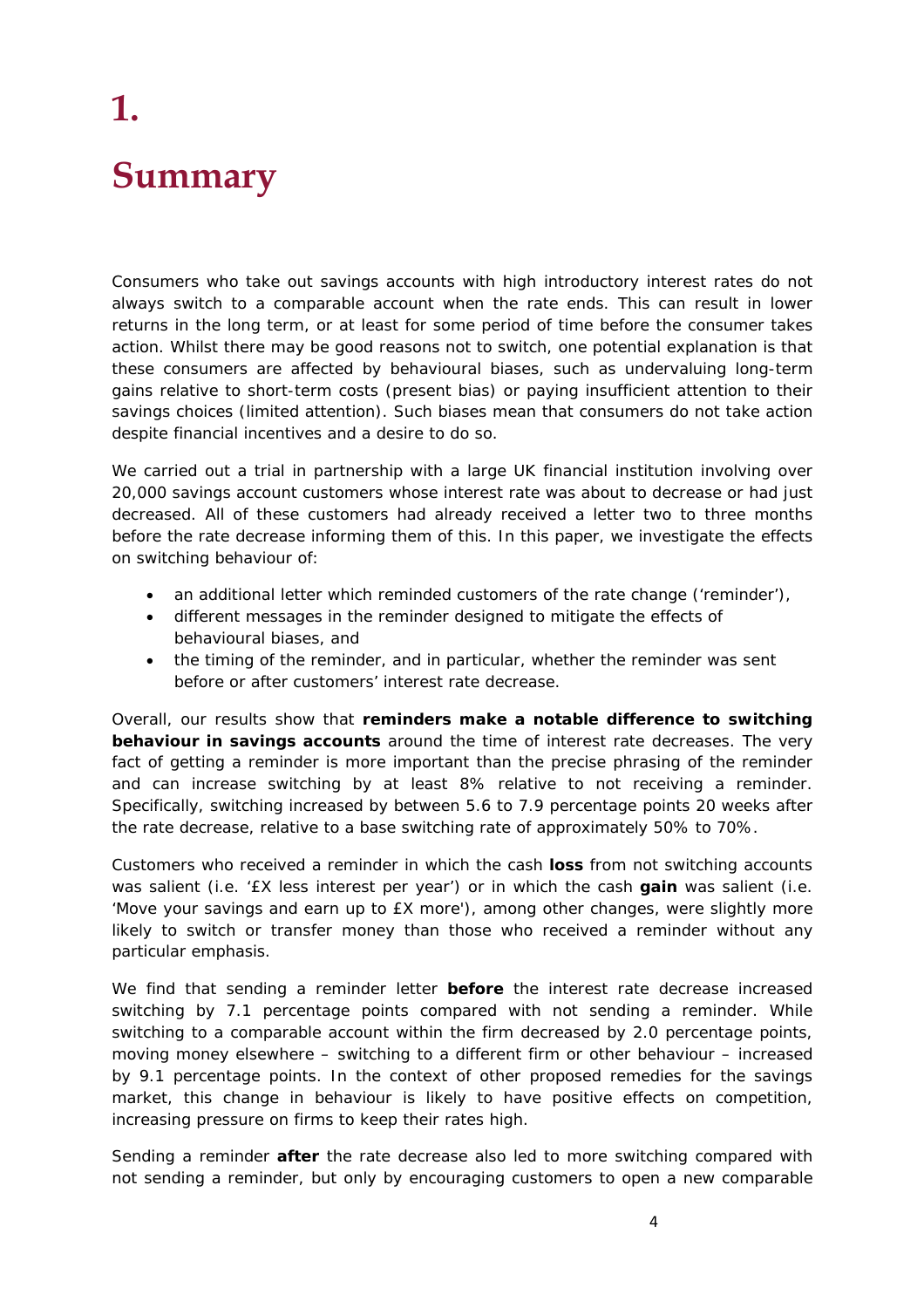account with the same firm. It had no detectable effect on switching or transferring elsewhere.

While customers over 60 years old or with balances above the median were more likely to switch in general, reminders increased the rate of switching across all customers including younger customers and those with lower balances.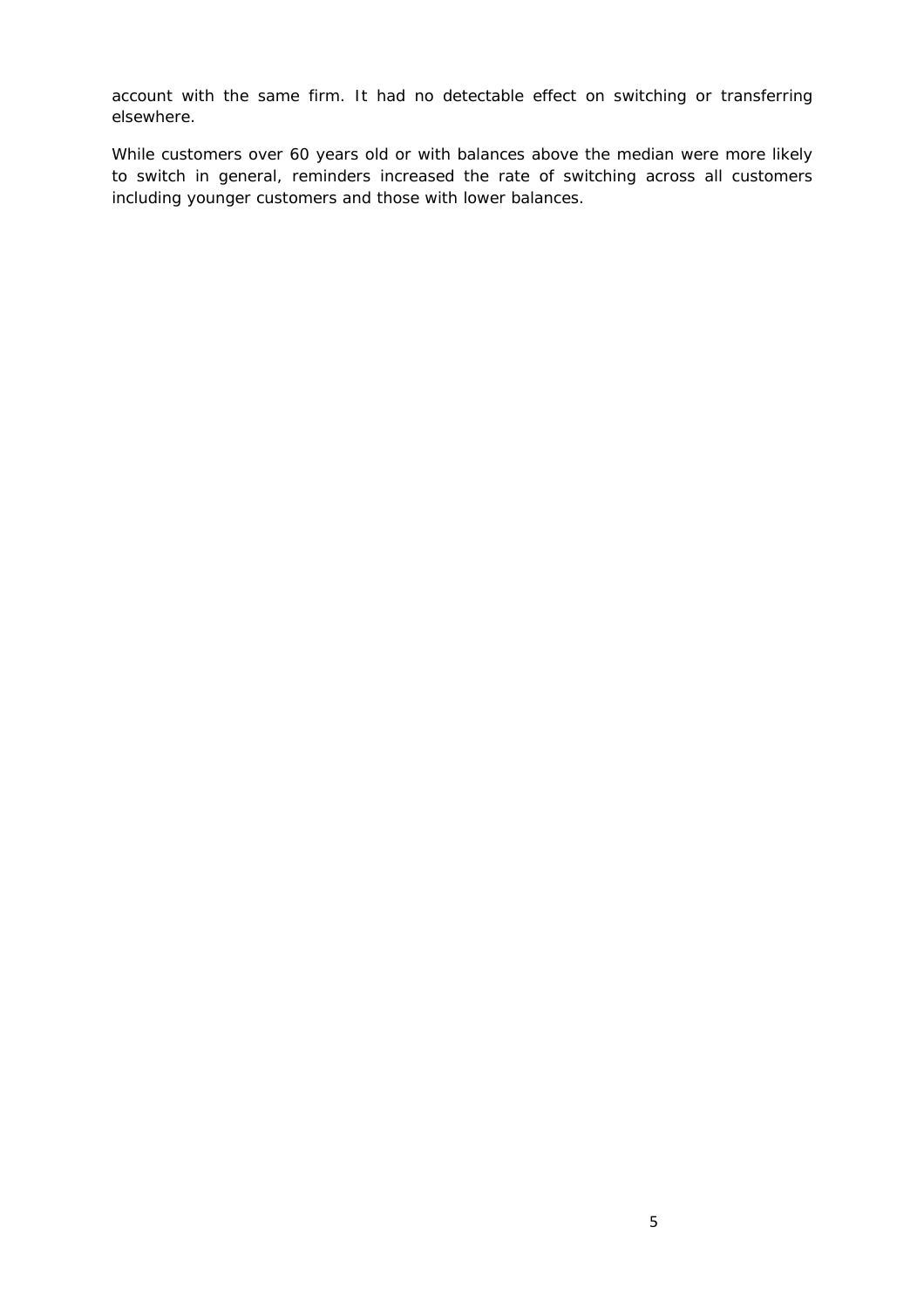# **Research context**

**2.**

In this section we discuss the background to the trial including an overview of switching behaviour in the savings market, potential reasons for this and our research aims. We then discuss how we designed the trial, followed by the results and our conclusions.

### **Switching behaviour in the savings market**

The FCA's Cash Savings Market Study found that a large proportion of customers are not shopping around for savings accounts or providers and do not switch even when higher interest rates are available. The study found that providers offer lower interest rates on older accounts than on more recently launched accounts. Consumers who hold their savings account for long periods of time therefore tend to receive lower interest rates.<sup>1</sup>

There are a number of potential reasons for this behaviour. In traditional economic theory, low levels of switching would be expected in environments where the time and effort of switching is higher than the potential benefits (see, for example, Klemperer, 1987 or Farrell & Klemperer, 2007). However there are other reasons for low levels of switching including behavioural biases such as limited attention, loss aversion and present bias. $2$  These reasons can explain findings that traditional economic theory cannot.

While behavioural biases help us all to process our environment more efficiently and economically, they can also lead us to make systematic mistakes, such as failing to take action (inertia), when more consideration of the situation would lead to positive action. People have a limited capacity for decision making and may not pay full attention to the decisions they need to make or they may have difficulties in remembering key pieces of information. This **limited attention or memory** reduces our ability to make good choices at the right time, for example forgetting an interest rate decrease or not paying attention to letters sent by banks.

Relatively minor interventions such as changes to communications can help to mitigate these effects and encourage positive behaviour. For example, sending reminders can help to focus peoples' attention and encourage them to take action. Karlan, McConnell, Mullainathan and Zinman (2010) found that sending messages which reminded customers to deposit money to their bank account increased saving by 6%. Similarly, Adams and Hunt (2013) found that sending a reminder letter to customers encouraging them to claim redress increased response rates by 2.6 percentage points on average, more than doubling the overall response rate. Earlier reminders were more effective than later reminders, perhaps because customers were less likely to recall the original letter as time went on.

<sup>1</sup> www.fca.org.uk/news/cash-savings-market-study

<sup>2</sup> Erta, Hunt, Iscenko & Brambley (2013).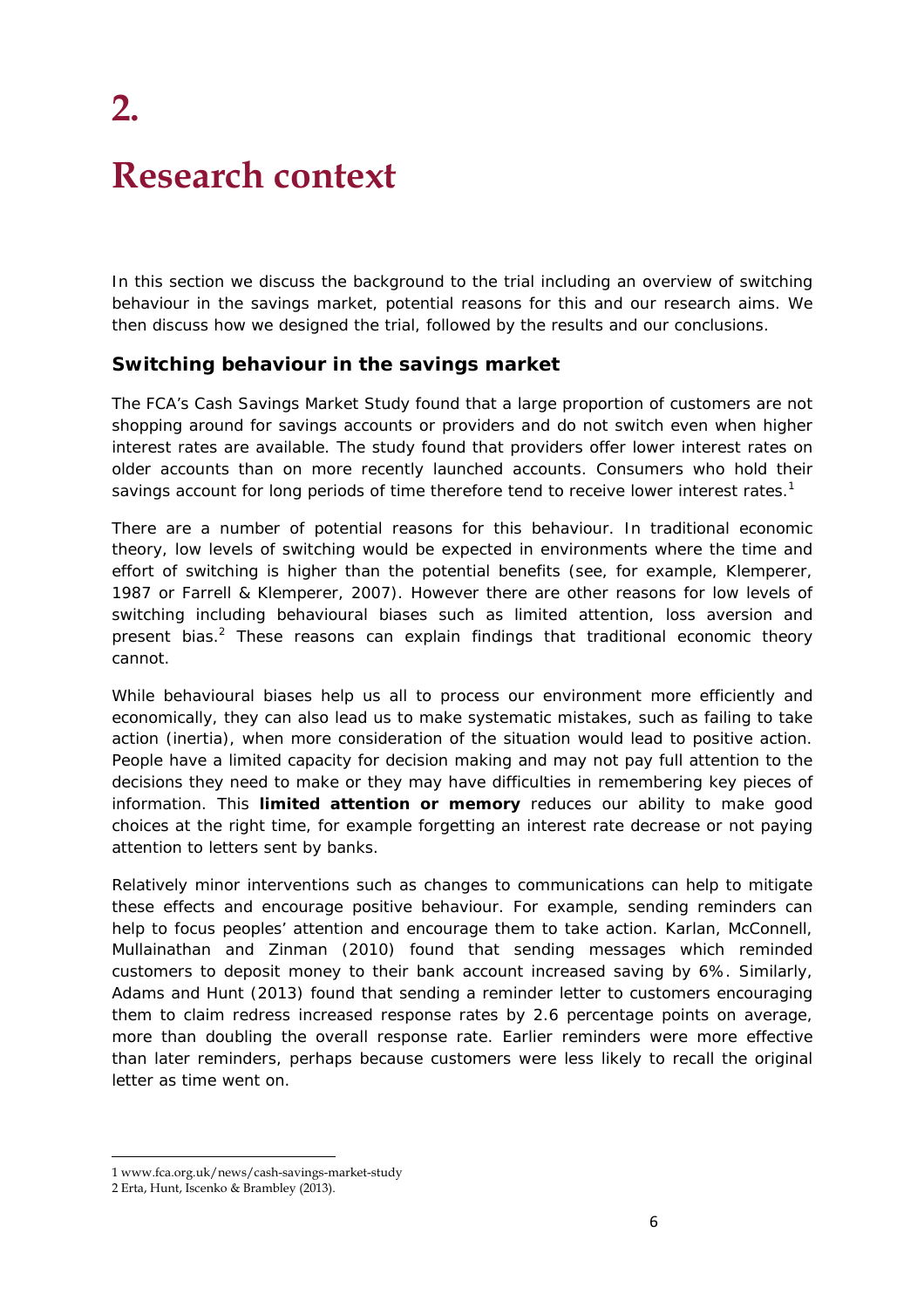Attention also explains why the **timing** of any calls to action can influence behaviour. Tu and Soman (2014) showed that people are more likely to take action to open a bank account if the deadline for doing so falls before rather than after a salient event (e.g. the end of the year).

Small but effective changes in **framing** can have a greater impact on customer action than large financial incentives (Bertrand, Karlan, Mullainathan, Shafir & Zinman, 2010). Framing can also draw on other behavioural biases such as **loss aversion**. Loss aversion explains our disproportionate aversion to losses, compared with equivalent gains (Kahneman & Tversky, 1991; Kahneman, Knetsch, & Thaler, 1991). For example, Ganzach and Karsahi (1995) found that when credit card customers who had not used their card for three months received a call from their card company, they were more likely to start using the card if the caller explained what they would miss out on by not using it rather than what they could gain by starting – even though the benefits in both cases were exactly the same. Furthermore, in the savings market, Which? (2014) recommend showing customers the losses associated with staying with their current provider when they are notified of an interest rate decrease.

People may be subject to **present bias** whereby they overvalue small, short-term gains in the present, such as the time saved by not filling in a form, and undervalue longerterm benefits, such as the increased interest generated by switching accounts.<sup>3</sup> Present bias on its own does not necessarily cause low rates of switching, as it is possible for consumers to foresee this tendency to procrastinate and make a binding commitment to act (e.g. pre-authorising a transfer to be made on a future date). However, many consumers could be failing to act on their intentions. Offering consumers a greater ability to control their future behaviour is a way to help them overcome this bias (though we were not able to test this potential solution).

# **Research aims**

In most circumstances, firms are required to notify their customers of upcoming interest rate changes to their savings accounts.<sup>4</sup> To our knowledge, the effectiveness of different types of messages and timings has not previously been measured empirically in this context. In this research, we used a randomised controlled trial to investigate the effects on switching behaviour of:

- sending an additional letter that reminded customers of the rate change,
- different messages in the reminder letter designed to mitigate the effects of behavioural biases, and
- the timing of the reminder letter, and in particular, whether it was sent before or after customers' interest rate decrease.

<sup>3</sup> A large strand of literature explores present bias using hyperbolic and quasi-hyperbolic discounting functions; see Laibson (1997) and Thaler and Sunstein (2008).

<sup>4</sup> Including Payment Services Regulations 2009 Regulation 42 and Banking Conduct of Business Sourcebook (BCOBS) rule 4.1.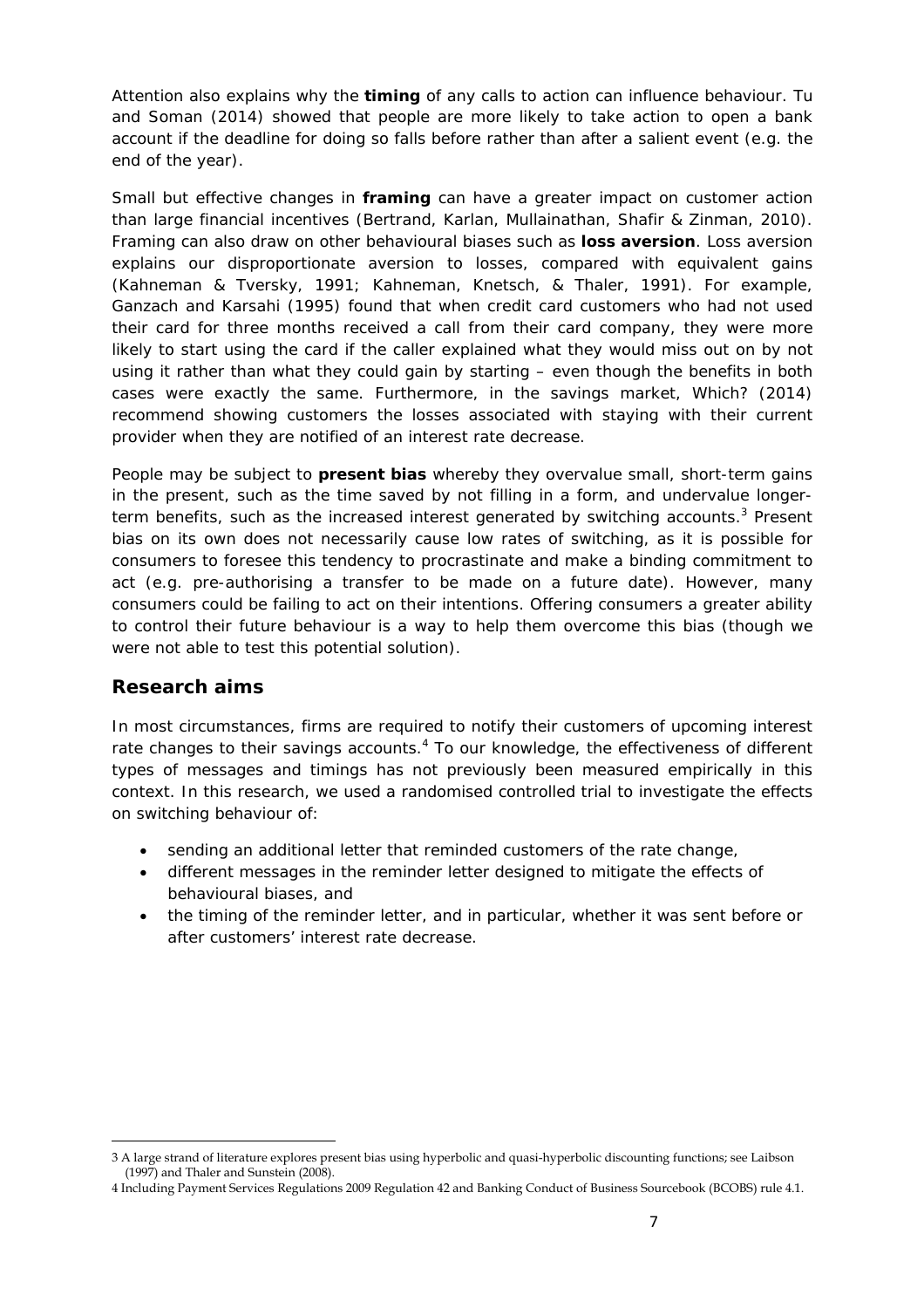**3.** 

# **Research design**

We worked with a large UK financial institution that was writing to customers with an easy access savings account to inform them that their interest rate was about to decrease substantially. The firm sent letters to customers informing them of the old and new interest rates and some general contact details for further information. In accordance with regulatory requirements to provide reasonable notice, the firm sent this letter between 60 to 90 days (approximately 8 to 13 weeks) before the interest rate decrease.

# **Design of reminders**

We selected 20,508 customers from the total number of the firm's customers who held this account and divided them into four random groups.<sup>5</sup> All groups received the first, standard letter informing them of the rate change between 8 to 13 weeks before it was due to take place. Group 1 – the *Control* – received no further communication from the firm. Groups 2, 3 and 4 received an additional reminder letter closer to or after the date of their individual rate change. Table 1 summarises the different types of letters that were sent out and Annex 1 sets out stylised examples of the reminder letters.

Group 2 – *Standard reminder* – received a reminder letter that was the same as the standard letter sent to all groups 8 to 13 weeks before the interest rate change. This included information about the previous and new interest rates.

The letter sent to Groups 3 and 4 was the same but also included a particular frame ('loss frame' or a 'gain frame'), altered headings, simplified text and a monetary example of potential interest gained or lost.

The *Loss reminder* (Group 3) – highlighted the financial losses from not switching, and was intended to test whether invoking loss aversion induced more customers to act. It used language that aimed to induce feelings of loss, such as 'miss out' and 'less' and highlighted that customers could be losing money by not switching ("£X interest less per year"). It also included a table showing:

- the customer's current interest rate and their new interest rate, and,
- the cash difference in interest earned on an assumed  $£10,000$  balance.<sup>6</sup>

The *Gain reminder* (Group 4) highlighted the financial gains from switching, using words like 'higher' and 'earn'. It encouraged customers to compare savings accounts online, as well as highlighting:

the best interest rate available on a comparable account with the firm,

<sup>5</sup> See the Technical Appendix for more information on how the sample was selected.

<sup>6</sup> Unfortunately, due to technical constraints, the firm was unable to send an example figure based on the real balance in customers' accounts.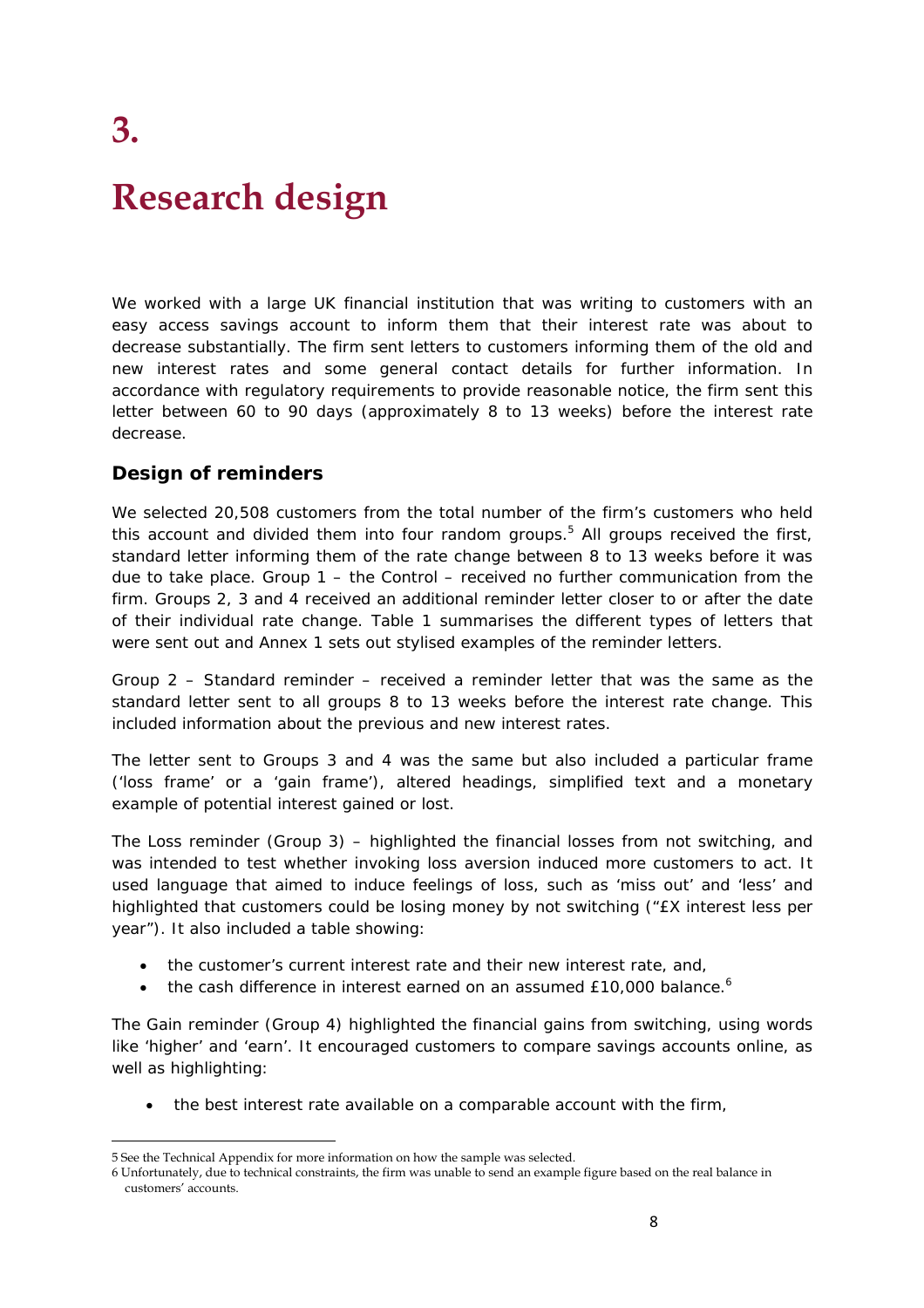- the average of the three highest interest rates available on comparable products in the market, and
- the cash amount that customers could gain per year on an assumed £10,000 balance if they switched to either of the options ('Move your savings and earn up to £X more per year').

#### **Table 1: Letters**

|                 | <b>Control</b><br>(1) | <b>Standard</b><br>reminder<br>$^{\prime}2)$ | <b>Loss</b><br>reminder<br>(3) | Gain<br>reminder<br>4) |
|-----------------|-----------------------|----------------------------------------------|--------------------------------|------------------------|
| Standard letter |                       |                                              |                                |                        |
| Reminder letter |                       |                                              |                                |                        |

#### *Properties of reminder letter*

| Altered headings and<br>text                         | Х |                           |                                                       |
|------------------------------------------------------|---|---------------------------|-------------------------------------------------------|
| Monetary impact of<br>interest rate change           | Х | Compared<br>with old rate | Compared<br>with potential<br>alternative<br>accounts |
| Information about<br>alternative internal<br>account |   |                           |                                                       |

# **Allocation of customers**

*Control* and *Standard reminder* groups each included 20% of the total sample, while *Loss reminder* and *Gain reminder* each included 30% of the total sample. We used larger samples for the *Loss* and *Gain* groups to increase the probability of detecting differences between the *Loss* and *Gain reminders*, since we expected these differences to be smaller than any differences between receiving no reminder and receiving a reminder. Consumers in each group were similar across a range of characteristics.<sup>7</sup>

Across the sample, 80% of the customers had balances of more than £10,000, and the remaining 20% had balances of between  $£1,000$  and  $£10,000$ .<sup>8</sup> The groups contained equal proportions of customers with balances of less than £10,000 and more than £10,000. We selected a large proportion of customers with higher balances to take part in the trial, because we were concerned that the potential rewards from switching for customers with lower balances may not be sufficient to encourage action even when

 7 Characteristics considered: account opening date, saving balance, age, gender, DCM score, number of products held with the firm, total savings with the firm, and number of online banking logins in the three preceding months.

<sup>8</sup> See Table A1 in Annex 2 for more detailed sample statistics.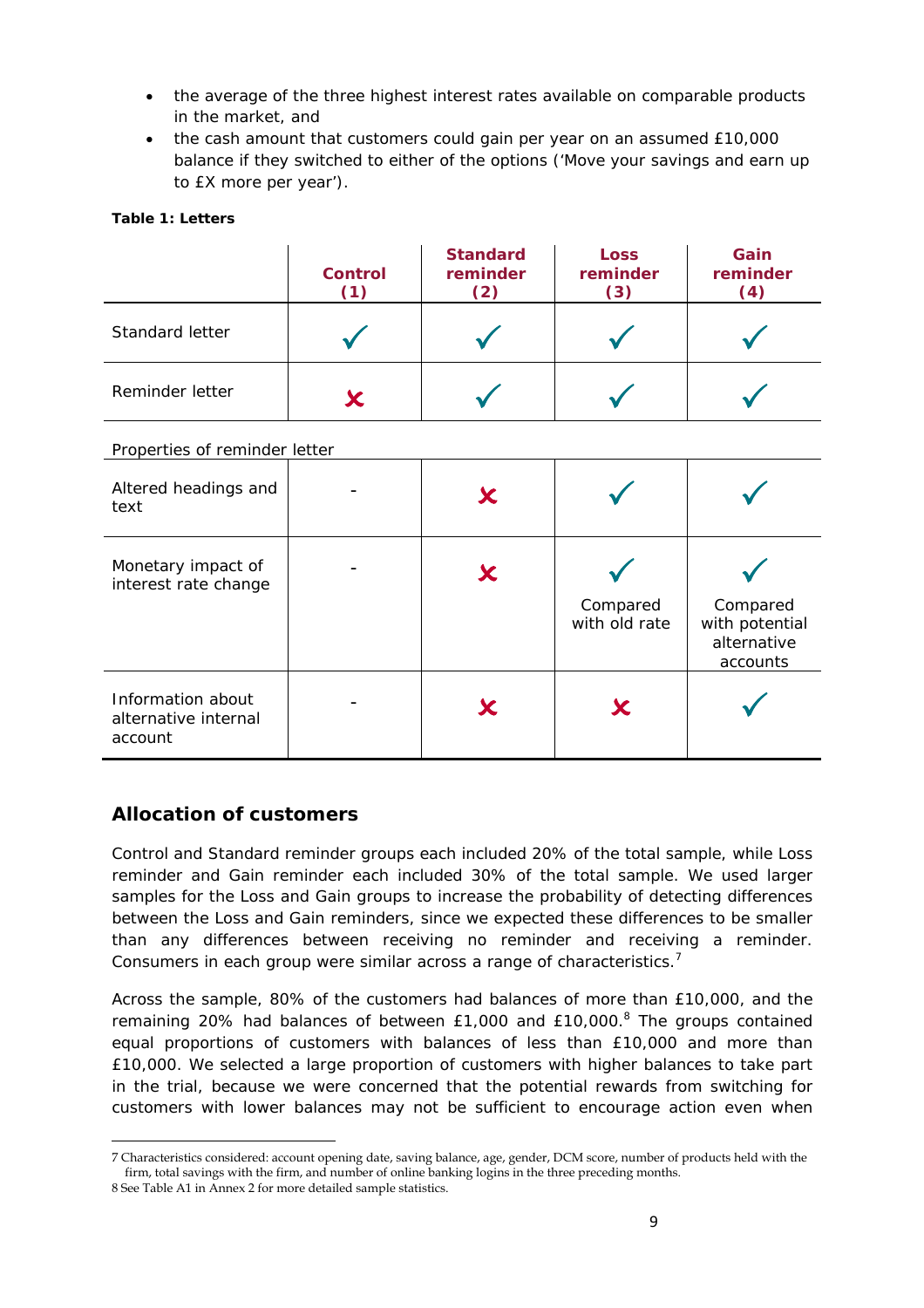notified. However, we included customers with both lower and higher balances in order to understand the applicability of our findings to customers with a range of balances.

# **Timing of reminders**

Customers had all opened the account at different points during an 18-week period the previous year, so each had a different individual decrease date (i.e. exactly one year later). Due to logistical constraints it was not possible to stagger reminders so that each customer received a reminder the same number of weeks before or after their rate decrease. Instead, the firm sent reminders to all customers in Groups 2, 3 and 4 on the same date in June 2014. Depending on the precise date of the customer's interest rate decrease, this date fell at different points before or after each customer's rate decrease, as shown in Figure 1. Therefore, 43% of customers had already experienced the rate decrease by the time the reminder had been sent, while the remainder (57%) had not.<sup>9</sup>



**Figure 1: Timing of reminder letters** 

Each customer account had an interest rate decrease date which was within 7 weeks before and 11 weeks after the date of sending the reminders. We grouped the customers into 18 'cohorts', each representing a seven-day interval of rate decrease dates, then tracked the behaviour of each customer over the following 25 weeks. As an illustration, a customer with a rate decrease in July received a reminder four weeks in advance of it, whereas a customer whose rate had already decreased in May received a reminder four weeks after it. In fact, both customers received the reminder on the same date in June. The first customer would be in cohort 4, corresponding to the fourth blue bar in Figure 1, and the second customer would be in cohort -4, represented by the fourth red bar.

Since each cohort had a different account opening date and therefore rate decrease date, they may differ in observed and unobserved ways. We found that the cohorts did not differ significantly by demographic criteria such as age, balance and other observable

 9 See the Technical Appendix for more information on the timing of the letters.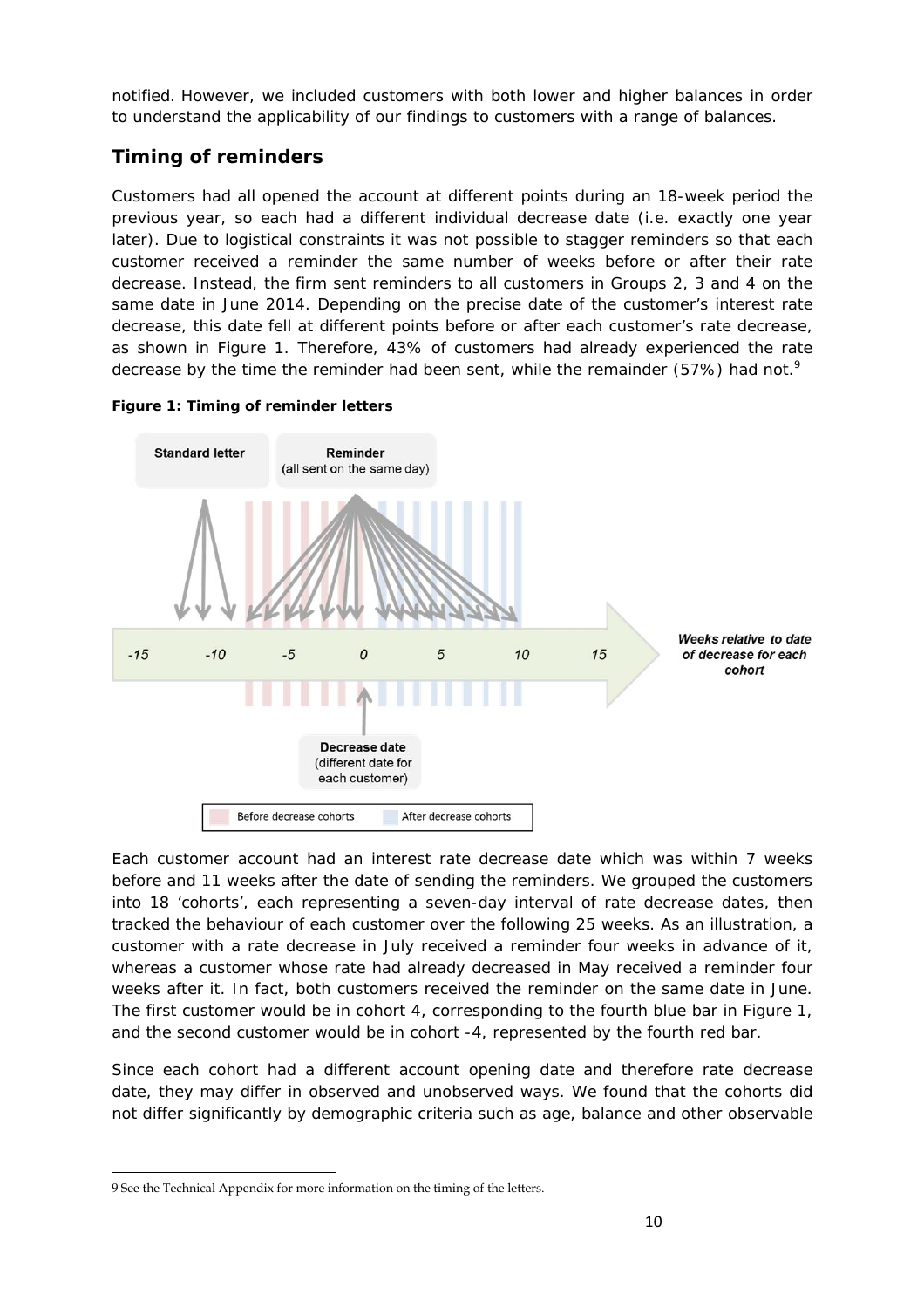characteristics.<sup>10</sup> However, there might have been other differences between cohorts including inherent differences occurring as a result of when we observed them relative to the rate decrease date and external environmental differences, which we explain below.

# *Inherent differences occurring as a result of the timing*

Cohorts that were sent their reminder letter many weeks after the interest rate decrease (the 'after-decrease' cohorts), contained significantly fewer people because we did not observe those customers who had already switched before receiving the reminder. As an illustration, the latest cohort received a reminder eleven weeks after their interest rate decrease date. A large number of customers who would have been in this cohort were not observed in the data because they had already switched. In general, the later the cohort, the more 'missing' customers there are and the less comparable the data becomes to earlier cohorts which received the reminder before their interest rate decrease (the 'before-decrease' cohorts).

It is likely that the remaining customers in later cohorts had unobservable characteristics that made them different to individuals in earlier cohorts. For example, these customers may have been less proactive and/or engaged on average than those whose behaviour we were able to observe in earlier cohorts, in which all or most of the proactive consumers had not yet switched by the time we started observing them.

### *Exogenous differences*

It is possible that there are also unobservable differences between different cohorts because of different external or exogenous factors. It is possible that a higher proportion of customers in later cohorts may have opened a savings account to contain spill-over from an ISA due to the start of the new financial year and that they transferred the balance into their ISA as early as possible after 5 April the following year to benefit from a new allowance – they may therefore be more likely to switch early.

For these reasons, in our results we do not directly compare the effects of sending reminders before the rate decrease with sending reminders after the rate decrease. However, in later sections we use a data transformation technique to analyse the effects of the timing of the reminder. All results are reported untransformed unless otherwise marked.

# **Outcome measures**

We observed customer behaviour in the 25 week period after the reminder letter. We used the following measures to indicate whether customers took clear action to increase the interest rate on their savings:

- whether the customer opened a new, comparable savings account with the firm, and moved some money into it,
- whether the customer emptied the account<sup>11</sup>, and
- whether the customer closed the original account.

We observed the interest rate that customers received on their savings only if they did not switch or if they switched to a comparable easy access account within the firm. We did not observe the interest rate for those who switched to a different type of account

 10 See Technical Appendix for more information on the characteristics of cohorts.

<sup>11</sup> For the purposes of this paper, 'emptied account' includes customers who removed at least 95% of the account balance.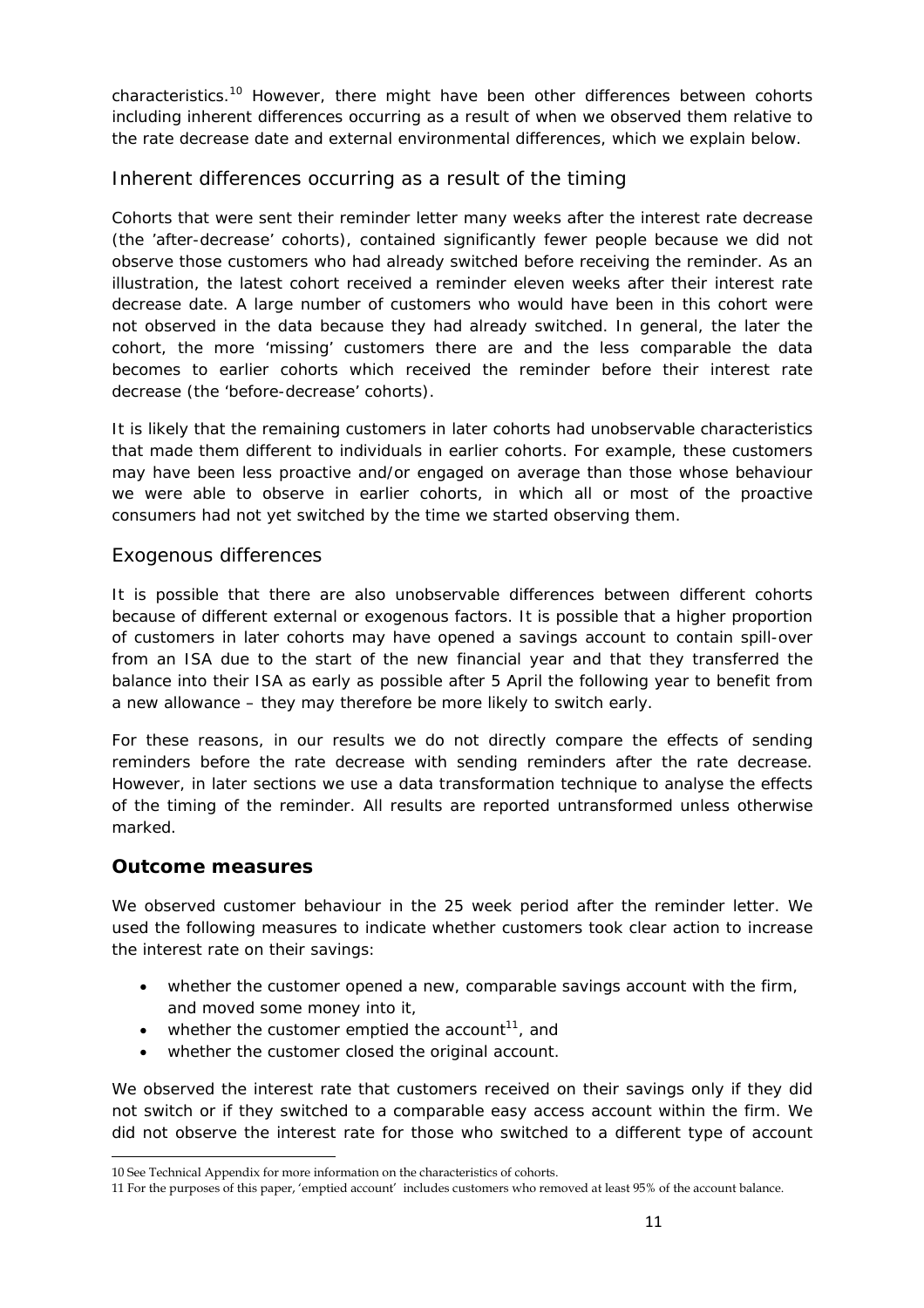(such as an ISA) or who moved to a different firm. Table 2 shows the outcomes for customers that we recorded.

#### **Table 2: Customer outcomes**

|                                                                           | <b>Closed account</b> | <b>Account still open</b> |                          |  |
|---------------------------------------------------------------------------|-----------------------|---------------------------|--------------------------|--|
|                                                                           |                       | <b>Emptied account</b>    | Did not empty<br>account |  |
| Opened and used<br>comparable account<br>with same provider <sup>12</sup> | Internal switchers    |                           | Non-                     |  |
| Didn't open and/or use<br>comparable account<br>with the same provider    |                       | Other switchers           | switchers                |  |

The dark green boxes show outcomes where a customer transferred a balance to a specific comparable account with the same firm and obtained a significantly better interest rate ('Internal switchers').

The light green boxes denote a range of customer outcomes, which we could not separate out in our data ('Other switchers'). Potential outcomes include:

- transferring the balance to an account outside the firm,
- transferring the balance to a different account with the firm (but not the specific comparable account). $13$
- opening a new account but not depositing any money in it during the period,  $14$ and
- withdrawing the money and spending it or investing the money elsewhere among others.

For simplicity, we have named these customers 'Other switchers'. We assume that these customers probably obtained a better interest rate or a more suitable product, because they typically would have had access to a wide range of options in the market. However, we do not know their exact outcome.

The red boxes show cases where customers did not switch (even if they did open a new account) and therefore received the decreased interest rate, as notified ('Nonswitchers').

 12 Transferred some (>£0) balance to new account

<sup>13</sup> We were not able to measure activity in any other customer accounts at the firm, aside from the existing and the new comparable account, so any customers who deposited money into a current account or another savings product with the firm were classed as "other switchers".

<sup>14</sup> Although they opened an account with the same provider, because they also withdraw most (>95%) of their money from their old account or closed their old account, but this money did not enter the new account, we assume they took the money elsewhere (either in other savings or purchases). This was a very small group.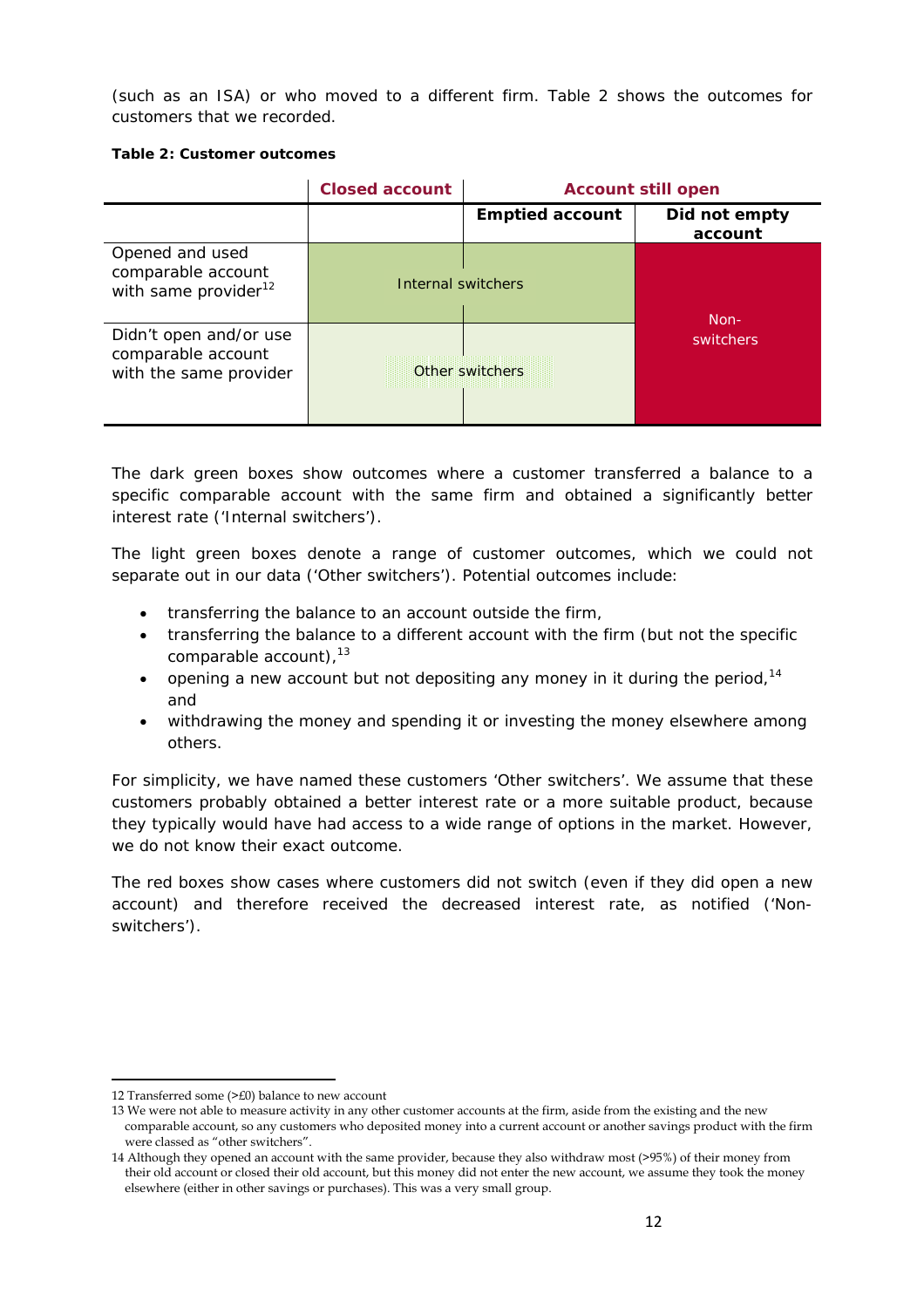# **Results**

**4.** 

# **Summary**

Overall, we show that reminders make a considerable difference to switching behaviour across a range of situations. As an indication of general switching rates, a substantial share of customers in the control group (50% to 70%) took action such as internal or other switching in the first 20 weeks after their rate decrease. We are able to increase this by between 5.6 and 7.9 percentage points simply by sending a reminder.

The very fact of getting a reminder is more important than the precise phrasing of the reminder and this effect is persistent over time. The reminder both increased the number of people switching, and sped up how quickly the same people took action.

Reminders sent before a rate change led to increased switching overall, as shown in Chart  $1^{15}$ . This increase is a combination of a reduction in internal switching and increased other switching. Reminders sent after the rate change only affected switching by increasing internal switching.





We cannot directly compare the effect of sending reminders before and after the rate decrease. While sending reminders before a rate decrease appears to be more effective at encouraging overall switching, the modelling required to analyse this means that we should not put too much weight on this result.

Reminders did not affect everyone equally; the type and timing of switching behaviour differed between the groups and between the two sets of cohorts (those that received reminders before and after). We present our results in several sections:

<sup>15</sup> In all bar charts, error bars are used to represent the 95 percent confidence range.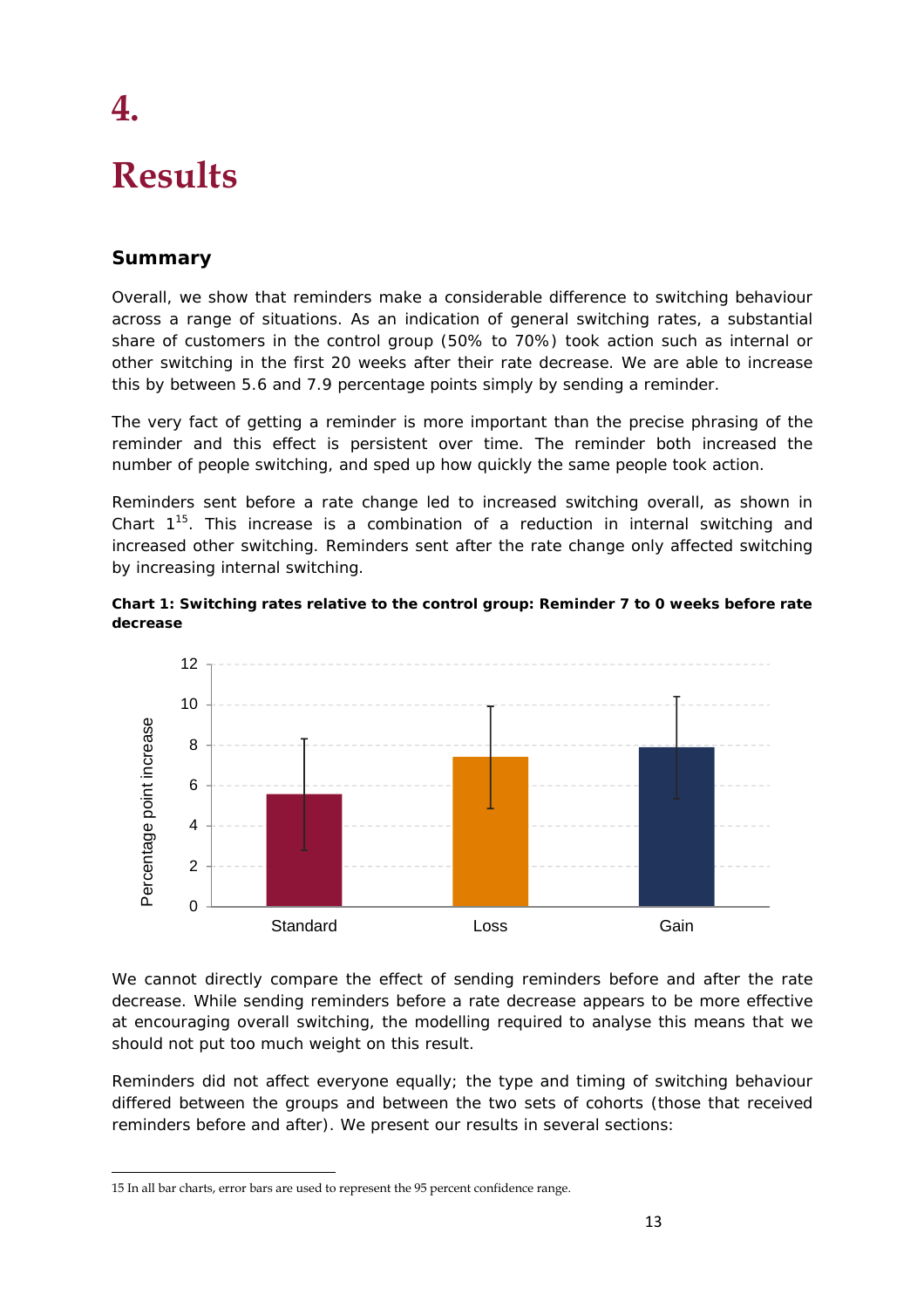- switching behaviour after 20 weeks compared to the control group,
- switching behaviour over time compared to the control group,
- an analysis of the effects of sending the reminder before or after the rate decrease, and
- a breakdown of switching behaviour by particular customer characteristics such as age and balance.

All the results are presented as absolute percentage point increases/ decreases from the control group.<sup>16</sup> We give only limited detail about the behaviour of the control group to preserve the confidentiality of the firm we worked with. Error bars in graphs represent 95% confidence intervals. Because the before and after cohorts are different, we present the 'before-decrease' and 'after-decrease' results separately.

# **Switching behaviour after 20 weeks**

In this section, we explore the effects of the different reminders on individual behaviour 20 weeks after reminders were sent. We chose 20 weeks to ensure that the switching effects we observed were persistent over time and not simply speeding up the same decisions. For detailed results see Table A2.<sup>17</sup>

### *Reminder before decrease*

The effects of receiving a reminder before the rate decrease are shown in Chart 2.

■Standard ■Loss ■Gain 16 14 12 Percentage point increase Percentage point increase 10 8 6 4 2  $\Omega$ -2 -4 -6 -8 All switching Thernal switching Other switching

**Chart 2: Switching rates relative to the control group: Reminder 7 to 0 weeks before rate decrease** 

<sup>16</sup> As a hypothetical example, if 50% of the control group switched, a 7.1 percentage point increase in the standard reminder group would mean that 57.1% of people in this group switched. If the control group switching rate was 60%, this would mean that 67.1% in the standard reminder group switched.

<sup>17</sup> We use the linear probability OLS model throughout to calculate the effect sizes of the reminder versions. The effects are relative to the constant, which represents the switching of the *Control*. In our case the linear OLS is a good approximation of a more precise model, such as Probit/Logit because the value of the constant is not close to 0 or 1 and the effect sizes are substantially smaller than the constant.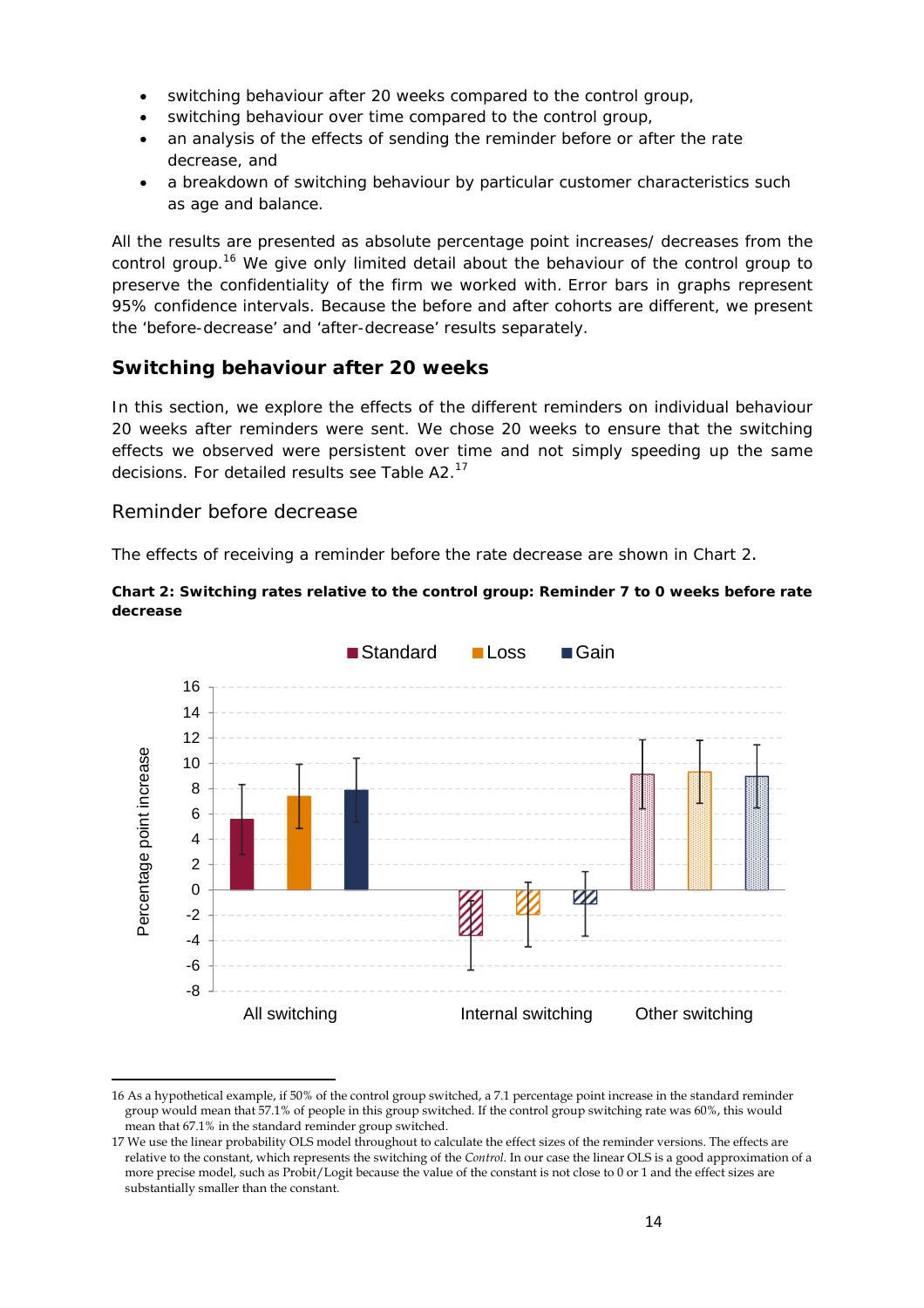- Customers who received a reminder of any form were more likely to take some form of action.<sup>18</sup>
- Customers were 5.4 percentage points more likely to take action as a result of receiving a *Standard reminder* than customers who did not receive a reminder.
- *Loss* and *Gain reminders* made customers 7.2 and 7.9 percentage points. (respectively) more likely to take action than customers who did not receive a reminder.19 However, this was not statistically more than the *Standard reminders.*

Chart 2 shows that the increase in overall switching for all reminders was driven by an increase in other switching and that levels of internal switching actually fell marginally only for those that received the *Standard reminder*.<sup>20</sup> For the other reminders, there was some small reduction in internal switching, although this was not statistically significant.

#### *Reminder after decrease*

The effects of receiving a reminder after the rate decrease are shown in Chart 3.



#### **Chart 3: Switching rates relative to the control group: Reminders 2 to 11 weeks after rate decrease**

- Customers who received a reminder of any form were more likely to take action.<sup>21</sup>
- Customers who received a *Standard reminder* after the interest rate decrease were on average 8.8 percentage points more likely to take action than customers who did not receive a reminder.

 18 Effect of all reminder versions on switching is statistically significant at 1% level.

<sup>19</sup> *Gain* and *Loss* are not statistically significantly different from standard at 5% level.

<sup>20</sup> Effect of *Standard* reminder on internal switching is statistically significant at 5% level, and effects of *Loss* and *Gain* reminders

are not. Effect of all reminder versions on other switching is statistically significantly different from zero at 1% level, and not statistically significantly different from each other.

<sup>21</sup> Effects of all reminder versions on all switching are statistically significant at 1% level.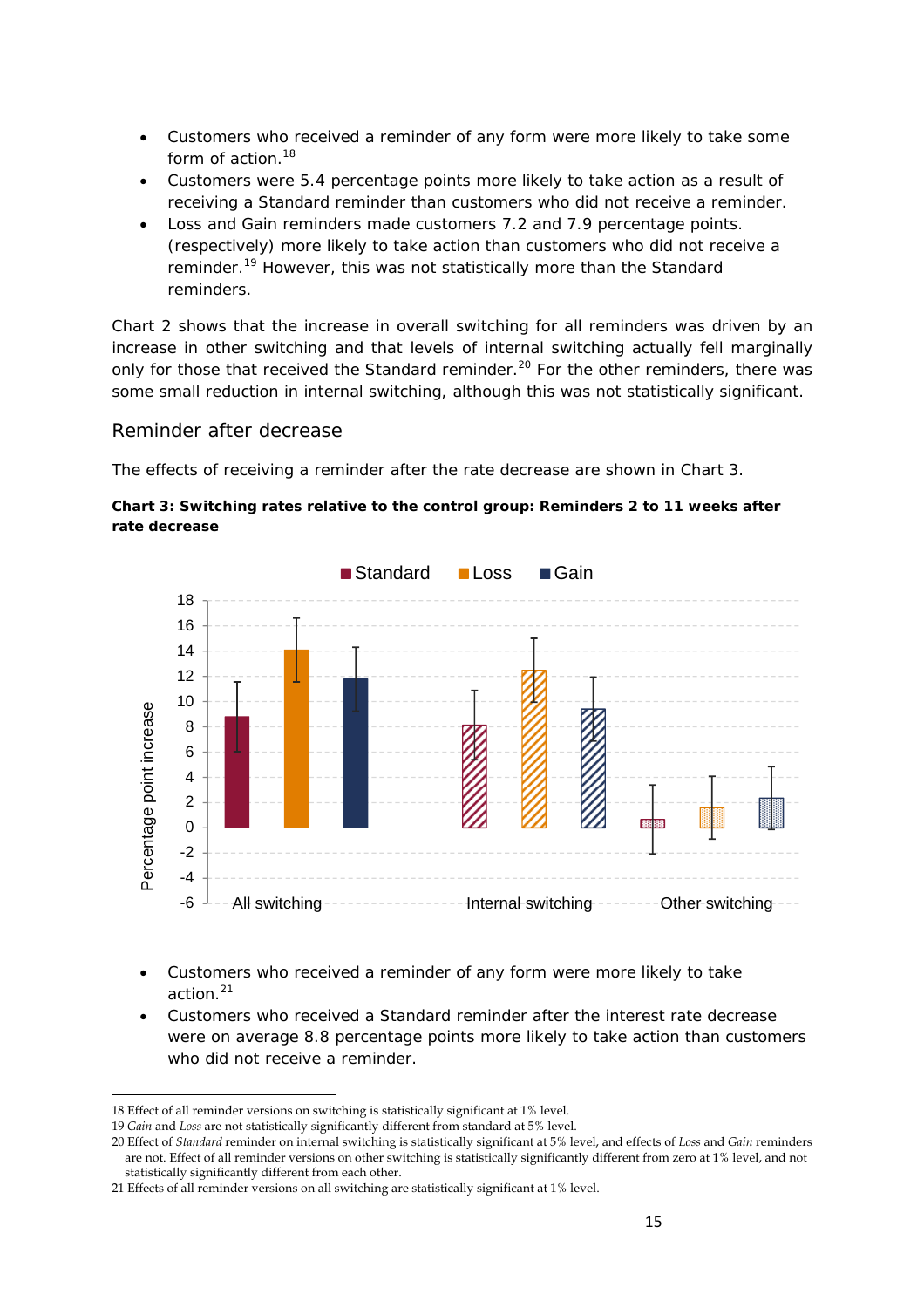The effect was strongest for the *Loss reminder* which increased switching by 14.1 percentage points, a material increase from the *Standard reminder.*22

Reminders sent after the interest rate decrease encouraged more customers to switch internally than would otherwise have done so. $^{23}$  This effect is particularly notable for the loss reminder. Reminders did not encourage more other switching than would otherwise  $OCLIP<sup>24</sup>$ 

#### **Switching behaviour over time**

In this section we analyse the effects of the reminders over time compared to the behaviour of the control group (who received no reminder). This allows us to see the speed of any effects of the reminders, any changes in timing of customers' switching induced by the reminders, and importantly, whether changes were persistent over time.

Box 1 explains the switching behaviour we observe in the control group, to help the reader interpret the effects of the treatments over time.

#### **Box 1: When do customers typically switch?**

We found that a small number of customers started moving their balances weeks or even months before the interest rate decrease. This increased to some extent in the weeks leading up to the interest rate change. Switching was most intense between one week and five weeks after the rate decrease, after which the rate of switching gradually decreased. Evidence from the Cash Savings Market Study suggests this behaviour is typical for comparable savings accounts across the market. The graph below illustrates this pattern.



<sup>22</sup>*Loss* statistically different from *Standard* at 1% level. *Gain* statistically different from *Standard* at 5% level. *Loss* from *Gain* not different at 5% level.

<sup>23</sup> Effect of all reminder versions on internal switching is statistically different from zero at 1% level. *Loss* statistically different from *Standard* at 1% level, and from *Gain* at 5% level. *Gain* not different from *Standard* at 5% level.

<sup>24</sup>Effect of all reminder versions on other switching is not statistically different from zero at 5% level. The reminder versions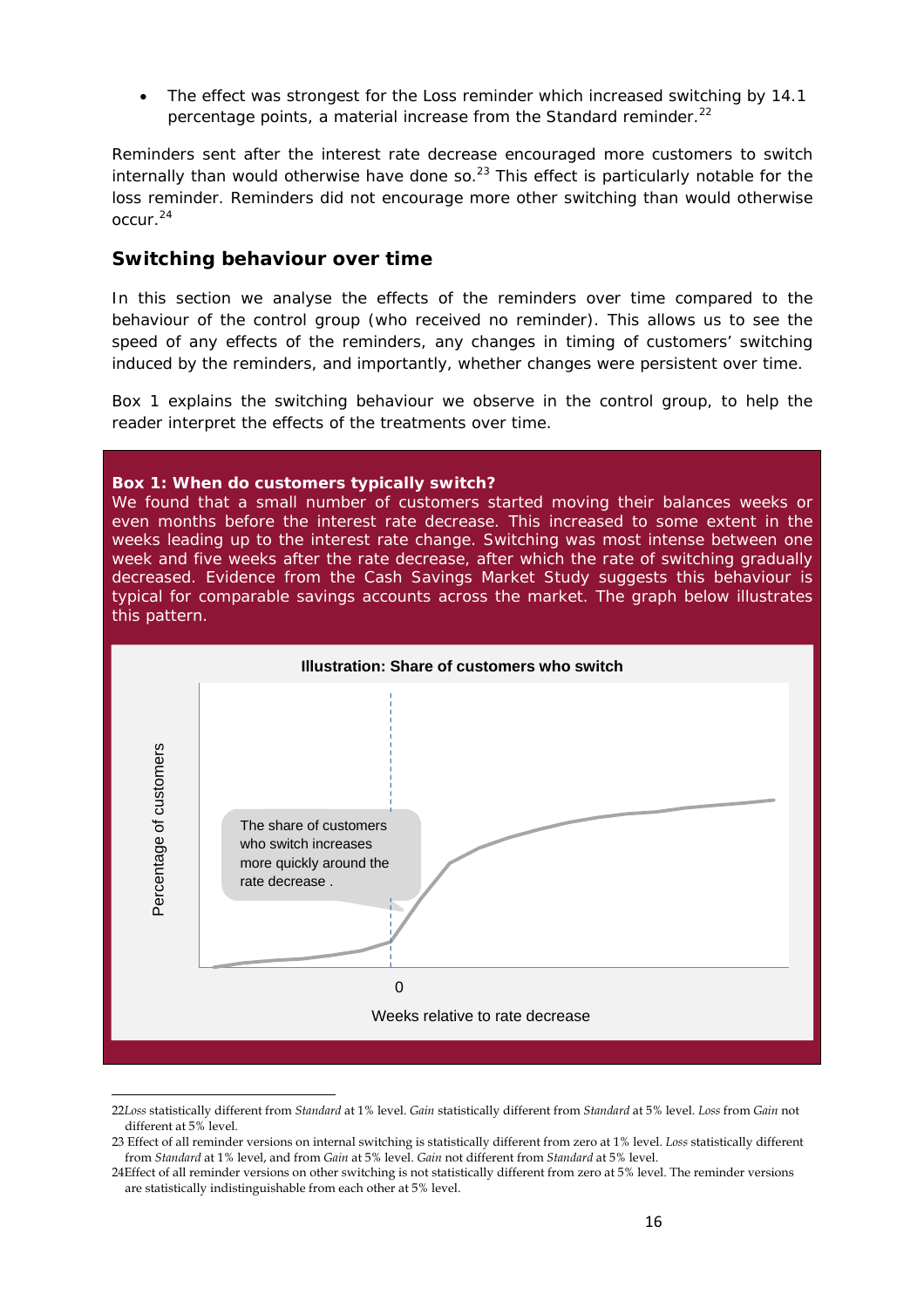# *Reminder before decrease*

Chart 4 shows the effects of reminders on those who received a reminder before the rate decrease by type of switching. In general, customers who received reminders before the rate decrease switched in increasingly higher numbers than those in the control group throughout most of the period of observation.

Most customers did not immediately act on the reminder but more customers than in the control group took action once the rate had decreased. This effect peaked at three weeks after the rate decrease, and then slowly decreased over the following weeks.



**Chart 4: Effect of reminders by type of switching, sent 7 to 0 weeks before rate decrease** 

- Reminders led to a slow rise in other switching until the date of the decrease when there was a large increase in the number of customers who switched.
- The effect was particularly strong for the *Loss reminder*, which led to consistently higher levels of switching as well as more switching before the rate decrease.
- Whilst initially reminders led to an increasing in internal and other switching, over a longer time period, other switching increases significantly, whilst internal switching does not increase any further and performs worse than not receiving a reminder.
- As in the discussion above, the results also indicate that there may be a substitution effect from internal switching to other switching over the longer time period.

# *Reminder after decrease*

Chart 5 shows the effect of reminders on switching rates for those who received a reminder after the rate decrease.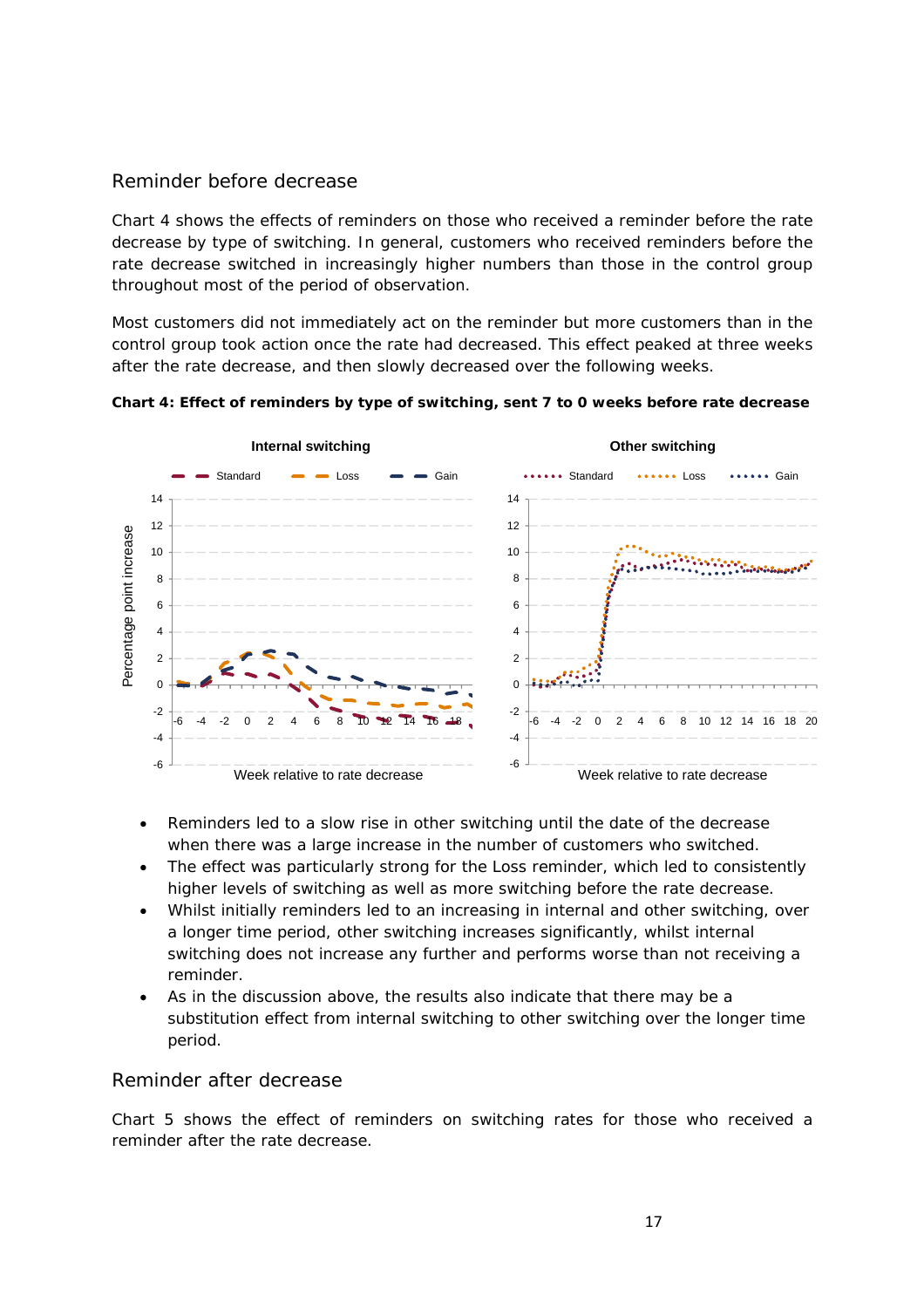- Reminders encouraged significantly more switching compared with the control group across the majority of the period.
- The *Loss* and *Gain reminders* encouraged customers to switch in consistently higher numbers than the *Standard reminder*.
- This effect continued to increase until week 11 when the last cohort received the reminder letter.

The effect of the reminders slowly decreased over time. This indicates that customers acted quickly after receiving a reminder and were very unlikely to act on a reminder more than a few weeks after receiving it. Despite this, the overall effect is long lasting; even after 30 weeks significantly more of those who received a reminder had switched than those who had not received one.

#### **Chart 5: Effect of reminders by type of switching: reminders sent 2 to 11 weeks after rate decrease**



The customers in these cohorts had already had an opportunity to switch and had not done so. Therefore, receiving a reminder encouraged significantly more switching by this arguably more resistant group, albeit only internally. It is possible that internal switching is seen as an 'easier' option and may therefore be more attractive to this group. Indeed, switching internally may have benefits for some customers such as reducing the fear of the unknown, limiting the number of choices (and therefore cognitive energy required to process them) and avoiding potential additional administrative hurdles.

# **Effects of sending the reminder at different times**

We also investigated whether sending the reminder letter before or after the rate decrease made a difference to switching behaviour. To do this analysis we adjust the data to make the samples before and after the rate decrease more comparable with each other. As explained in section 3, they are not directly comparable, because 'later' cohorts (those with earlier rate decrease dates) are missing the most active switchers. To estimate the number of missing customers, we apply the following three-stage process:

- 1. Estimate the number of missing people by each cohort.
- 2. Adjust total numbers in later cohorts.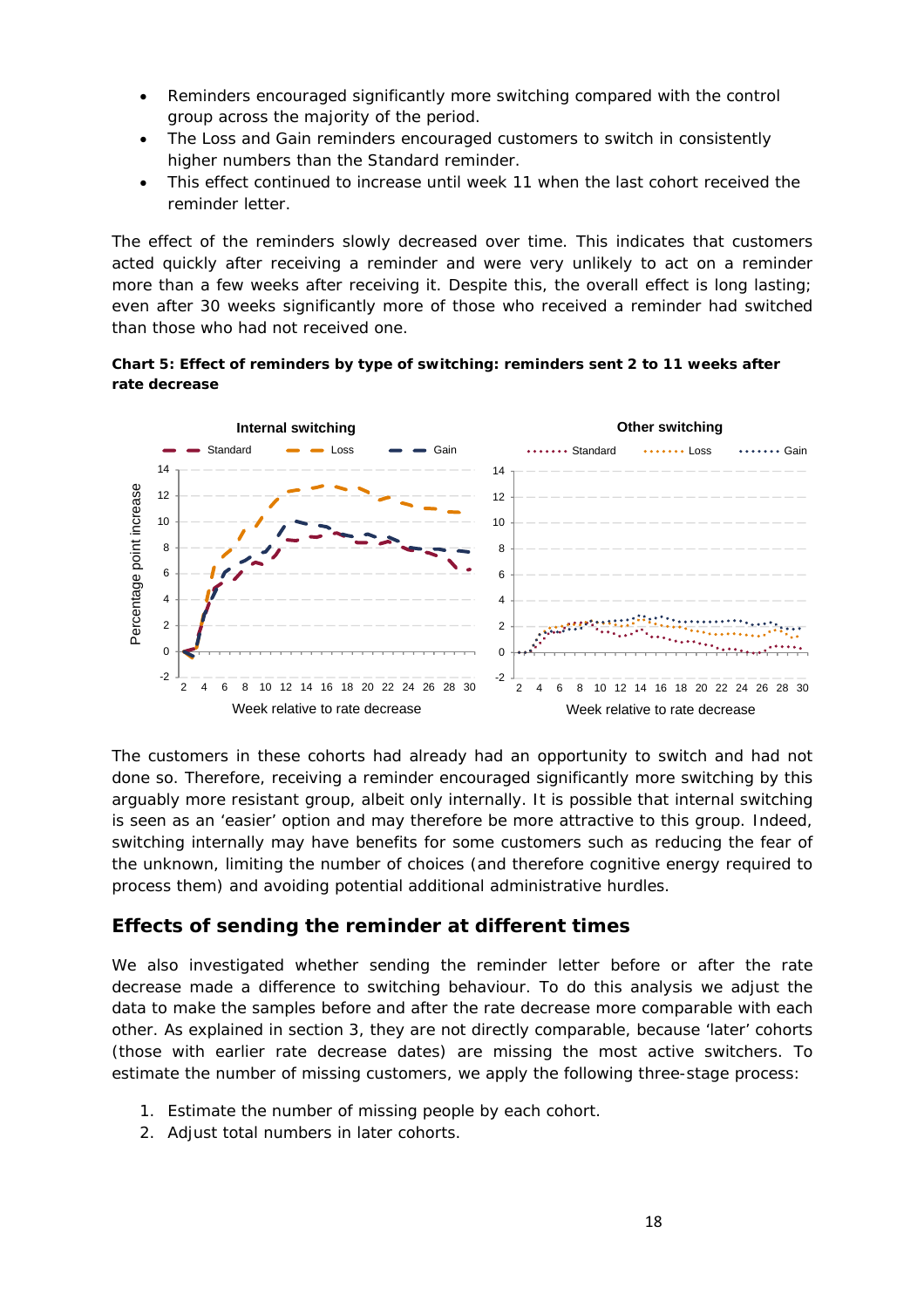3. Randomly select individuals from earlier cohorts to add to later cohorts.  $^{25}$ 

Although we adjust for the missing people in the cohorts by adding the correct type of consumers (i.e. the early switchers of the previous cohorts), the technique assumes that consumers in all cohorts are, on average, not different. Any differences between cohorts could be observable or unobservable. For example, later cohorts could differ from earlier cohorts by some exogenous factor that could cause the number of 'missing' customers to be over or underestimated. We tested for observable differences in cohorts based on the customer information we have and did not find any differences. This indicates that customers were likely to be similar and therefore comparable across cohorts.

The data adjustment increased the number of customers in the sample, especially in cohorts that received the reminder after the rate decrease. Generally, the chance of detecting statistically significant differences of effects is higher the greater the sample size. For that reason, the level of statistical significance of results could be overstated in this section. Our further analysis suggests that this effect is not pronounced for cohorts that received the reminder before the rate decrease, and is of limited impact for cohorts that received the reminder after the rate decrease. See the Technical Appendix for further details.

Bearing in mind the caveats regarding the data adjustment, Chart 6 shows that reminders that were sent before or on the interest rate decrease were more effective in encouraging customers to switch than those sent afterwards. Reminders sent in the week before the interest rate decrease encouraged more additional switching than reminders sent at any other time, although the differences are not statistically significant.<sup>26</sup>



**Chart 6: Effect of reminders (average of standard, loss and gain) relative to control group at 20 weeks** 

 <sup>25</sup> See the Technical Appendix for a fuller explanation of this procedure. 26 See Table A3 in Annex 2.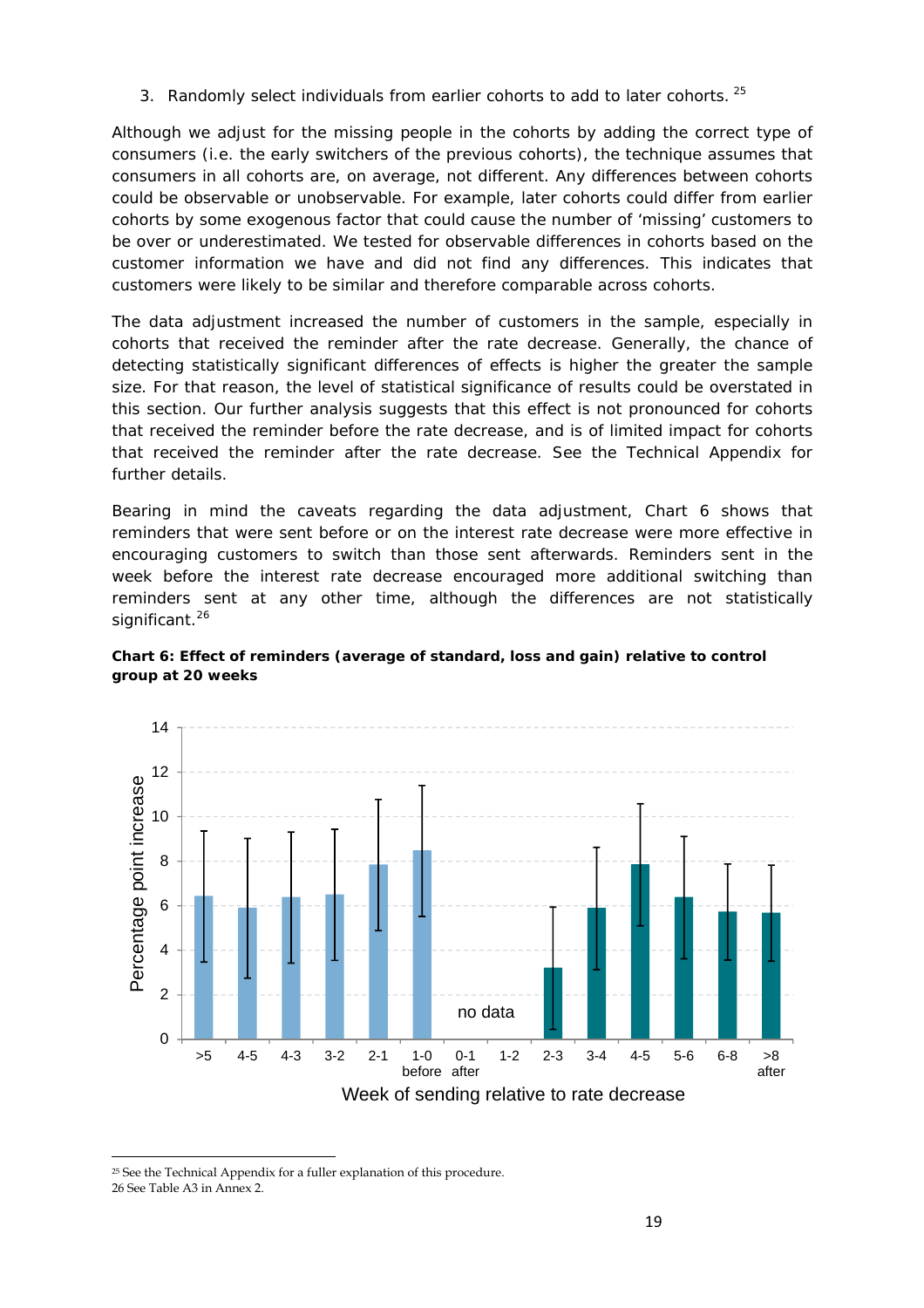# **Switching behaviour and customer characteristics**

We also considered the effects of reminders on different sub-groups of customers. For this analysis we used the transformed data as described above.

### *Age*

Customers aged over 60 were on average more likely to switch (internal or other switching) than younger people, both before or after the rate decrease. This is in line with research by Adams and Hunt (2013) which found that older consumers were more likely to respond to letters from a firm requiring action. In general, those over 60 did not do more other switching than others in the sample, however it appears that a *Loss reminder* sent before the rate decrease increased switching by 4.7 percentage points among customers over 60 years old, and that almost all of this was other switching.<sup>27</sup> The effect of the other reminders did not vary between those above or below 60 years old. It is therefore possible that this finding is spurious and should not be weighted too heavily.

### *Balance*

Between 50% and 70% of customers in the base group who did not receive a reminder (the *Control* group) switched over the period. As we might expect, customers in the sample with above-median (£23,200) balances were more likely to take action than those with below-median balances. This is driven by an increase in internal switching for these customers, while other forms of switching actually fell.<sup>28</sup> It is possible that customers with higher balances find it more difficult to find attractive outside options with no binding limitations such as transfer limits, or they may find switching to other options too costly due to valuing their time more highly than possible gains from switching. The effect of sending a reminder did not vary significantly depending on the balance of the individual apart from the *Loss reminder*. This particular reminder increased other switching in those with above-median balances, while decreasing internal switching. This reversed the general trend that those with above-median balances were more likely to switch internally.

Sending reminders increased switching by customers across all ranges of balances, including those with balances of under £10,000. For those with balances below £10,000, being sent a reminder before the rate decrease increased switching overall by a comparable amount than for those with higher balances. There was an increase in other switching and a smaller, not significant increase in internal switching. Compared to the whole sample, those with lower balances appear to switch internally more often, and do other forms of switching less often, in line with what we might expect in terms of the potential gains from moving. The effect of sending a reminder after the rate decrease was the same for customers with balances above and below £10,000.

<sup>27</sup> See specification (2) in Tables A4-A6 in Annex 2.

<sup>28</sup> See specification (3) in Tables A4-A6 in Annex 2.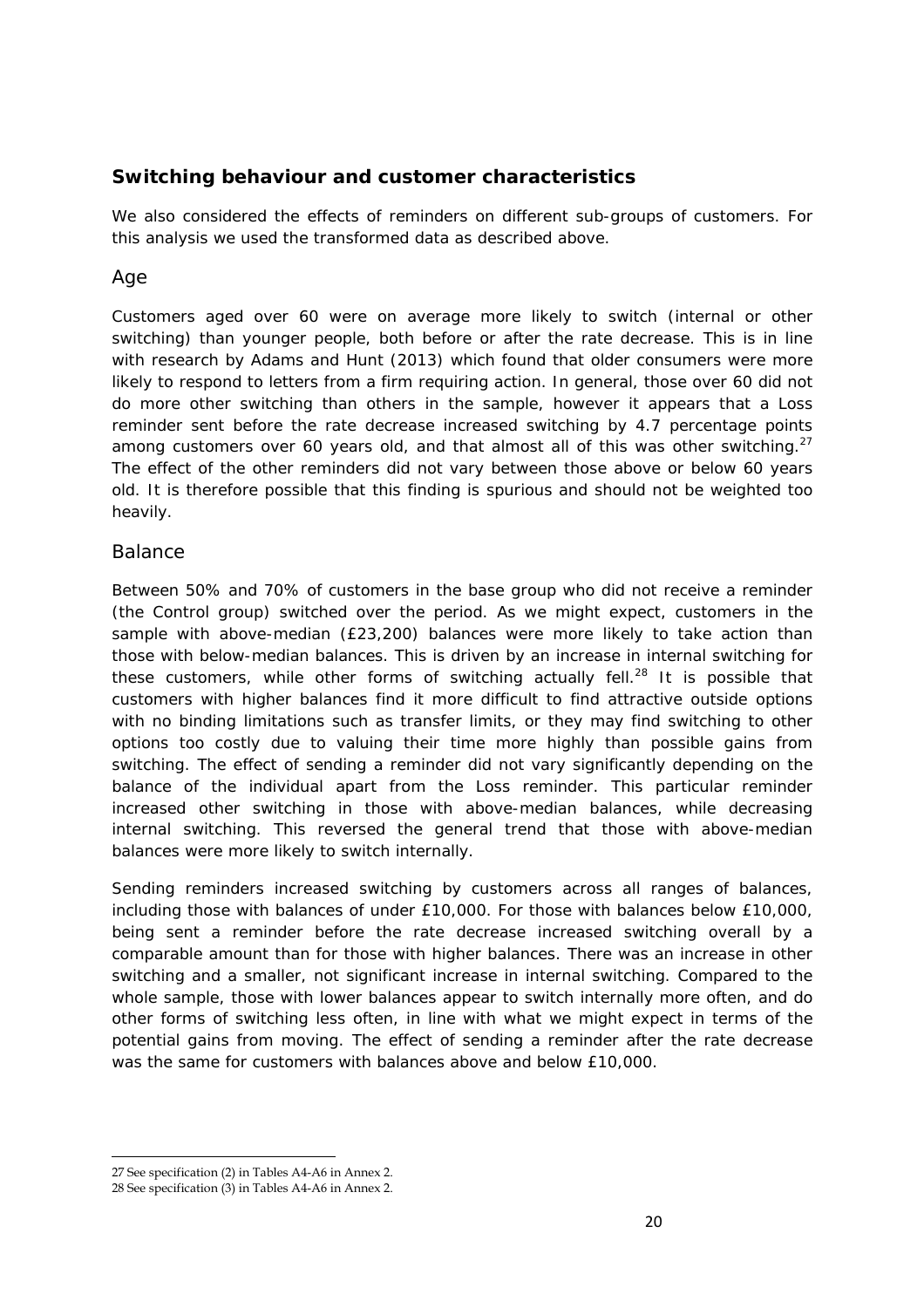# **5. Conclusions**

Small changes to communications in relation to the decrease of interest rates on savings accounts can have a significant effect on the number of customers who switch and the type of switching behaviour they display. These effects persist over time, for the months we observed customers. Although the *Loss reminder* appeared to be more effective in a number of situations, overall, receiving a reminder was more important than the type of messages used. Reminders were effective at prompting action across customers of all ages and across a range of cash savings balances, including those with balances equivalent to the national average.<sup>29</sup>

These findings add to our knowledge of behaviour by providing evidence that reminders influence behaviour in the previously unexplored context of the savings market. The results also lend support for a behavioural model of consumer action and show that decisions made by consumers cannot simply be viewed as a cost-benefit exercise, as in traditional economic models. For example, using simplifying assumptions about the costs of time for our sample, and the interest they could be earning, the majority of the people would benefit financially by switching. However many (50% to 30%) still do not switch in the months following their rate change. Finally, the findings point to a number of potential improvements to consumer disclosure which it may be appropriate to test.

There are some limitations to these findings. We do not know whether changes in behaviour were caused by the fact of a reminder or simply a more timely disclosure closer to the decrease date, since all customers including those in the control group received an initial notification letter before the trial began. Nor do we know whether the particular delivery channel of the reminder makes a difference to customer's behaviour, for example whether an SMS or an email would be more or less effective. We also do not know whether these results will be replicated in other groups of customers. These are areas which could benefit from further research. To do this, the FCA is offering firms the opportunity to work with us as part of **Project Innovate** to test their customer communications.30

We also recognise that the benefits of switching for consumers should be considered alongside the potential costs of doing so, for example, spending time on switching in place of other valuable activities. Similarly, it is important to consider the potential impact of increased switching on the market – nudges can have wider effects in equilibrium because firms can react in their pricing and product offerings (for example see Handel, 2013 and Spiegler, 2014). However, if price disparities between initial and subsequent rates do not change, then increased propensity to switch has benefits both for competition and for consumers.

This research indicates that there is potential for improved disclosure in relation to savings accounts, which can benefit customers and encourage competition. It shows that failure to switch is not purely driven by lack of financial incentives to do so, and that well

 29 The Cash Savings Market Study estimated that the national average balance in these accounts is approximately £5,000. 30 More information is available at http://www.fca.org.uk/firms/firm-types/project-innovate/test-ideas.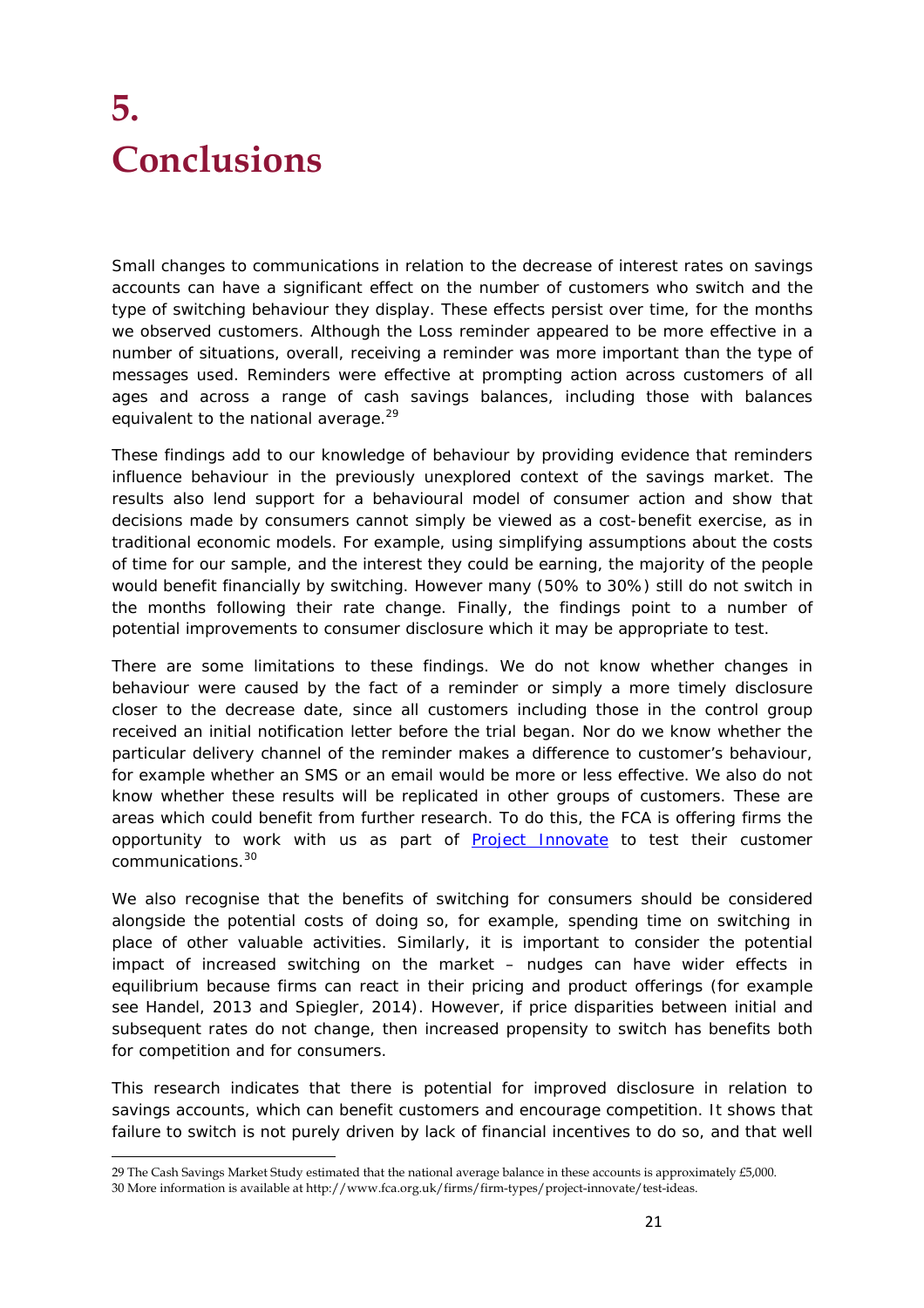timed messages can help improve the propensity to switch. Potential examples include sending reminders before a rate decrease or framing messages in a way that uses or mitigates customers' behavioural biases. In addition, firms should be encouraged to test the effectiveness of different approaches.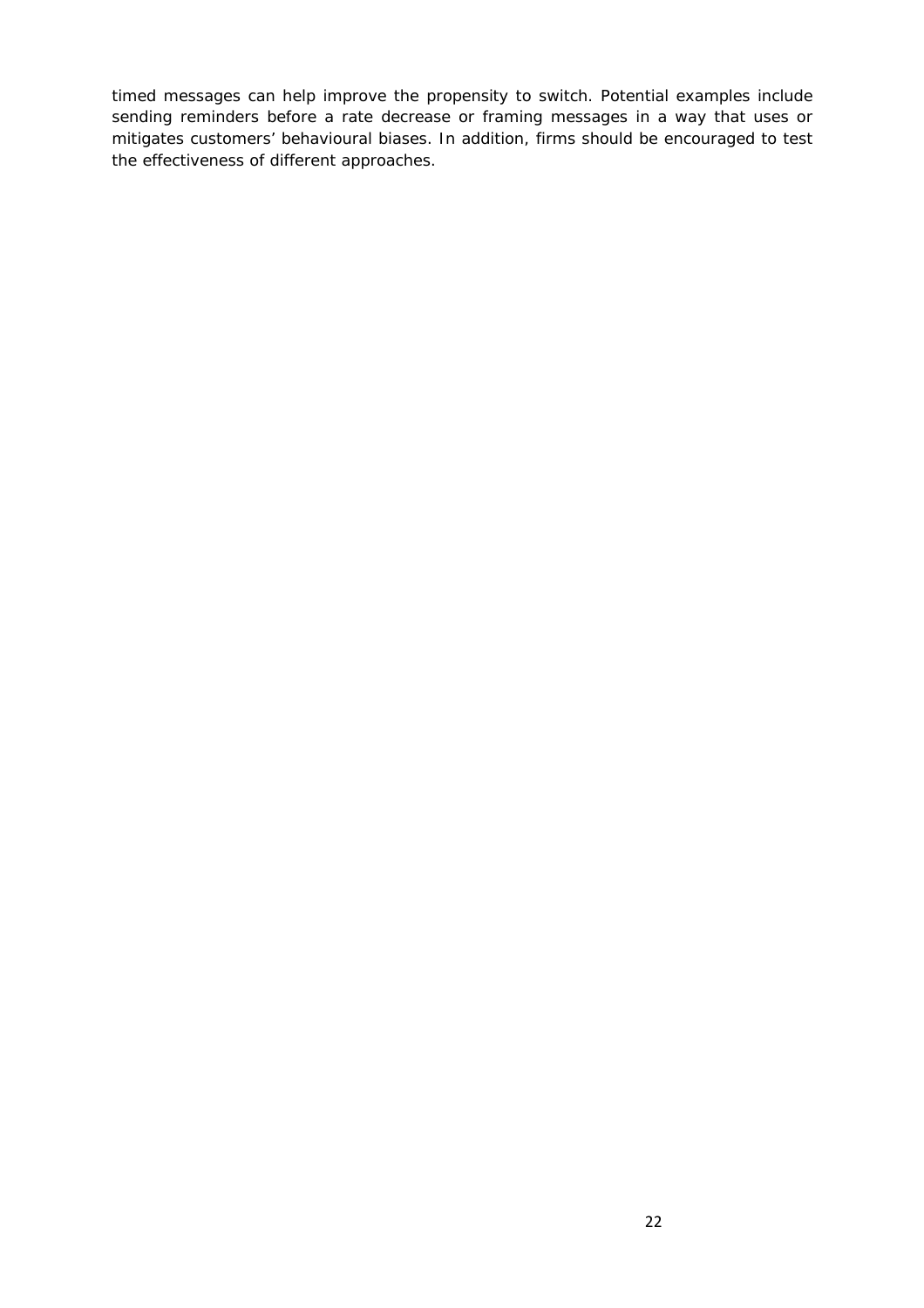# **References**

Adams, P. & Hunt, S. (2013). *Encouraging customers to claim redress: evidence from a field trial.* Financial Conduct Authority Occasional Paper No. 2*.* 

Bertrand, M., Karlan, D., Mullainathan, S., Shafir, E. & Zinman, J. (2010). What's advertising content worth? Evidence from a consumer credit marketing field experiment. *The Quarterly Journal of Economics 125,* No. 1: 263–305

Erta, K., Hunt, S., Iscenko, Z & Brambley, W. (2013). *Applying behavioural economics at the Financial Conduct Authority.* Financial Conduct Authority FCA Occasional Paper No 1.

Farrell, J. & Klemperer P. (2007). Coordination and Lock-In: Competition with Switching Costs and Network Effects. In M. Armstrong & R. Porter (eds.), *Handbook of Industrial Organization, Vol 3*., North-Holland.

Ganzach, Y. & Karsahi, N. (1995). Message framing and buying behaviour: A field experiment. *Journal of Business Research 32,* 11-17.

Handel, B. (2013). Adverse selection and inertia in health insurance markets: When Nudging Hurts. *American Economic Review, 103 (7),* 2643-2682

Kahneman, D., Knetsch, J. L., & Thaler, R. H. (1991). Anomalies: The endowment effect, loss aversion, and status quo bias. *The Journal of Economic Perspectives*, *5*(1), 193-206.

Karlan, D., McConnell, M., Mullainathan, S. & Zinman, J. (2010). *Getting to the top of mind: How reminders increase saving* (NBER Working Paper 16205). National Bureau of Economic Research.

Klemperer, P. (1987). Markets with consumer switching costs. *The Quarterly Journal of Economics, 102 (2),* 375-394

Laibson, D. (1997). Golden eggs and hyperbolic discounting. *The Quarterly Journal of Economics*, 443-477.

Madrian, B. C., & Shea, D. F. (2001). The power of suggestion: Inertia in 401 (k) participation and savings behavior. *The Quarterly Journal of Economics*, *116*(4), 1149- 1187.

Spiegler, R., (2014). *On the equilibrium effects of nudging*. Technical Report, Mimeo, Tel Aviv University.

Thaler, R. H., & Sunstein, C. R. (2008). *Nudge: Improving decisions about health, wealth, and happiness*. Yale University Press.

Tu, Y. & Soman, D. (2014). The categorization of time and its impact on task initiation. *Journal of Consumer Research*, *41 (3),* 810-822.

Tversky, A., & Kahneman, D. (1991). Loss aversion in riskless choice: A referencedependent model. *The Quarterly Journal of Economics*, 1039-1061.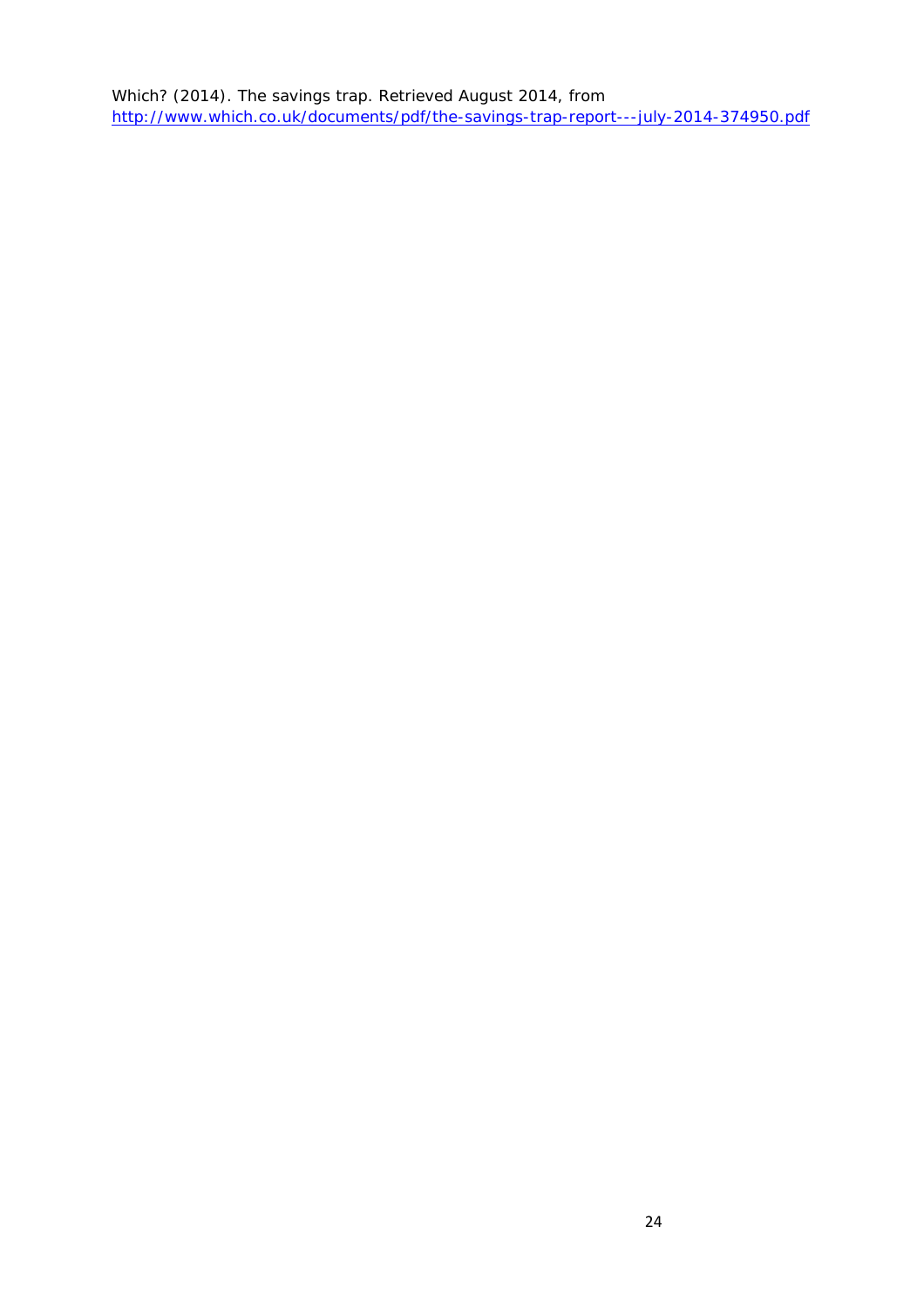# **Annex 1: Examples of reminder letters (stylised)**

| Standard                                                           | Loss frame                                                                                                                                                                                                                                                                                                       | Gain frame                                                                                                                                                                                                                                                                                                                                                                                                                                                                                         |
|--------------------------------------------------------------------|------------------------------------------------------------------------------------------------------------------------------------------------------------------------------------------------------------------------------------------------------------------------------------------------------------------|----------------------------------------------------------------------------------------------------------------------------------------------------------------------------------------------------------------------------------------------------------------------------------------------------------------------------------------------------------------------------------------------------------------------------------------------------------------------------------------------------|
| Logo & address                                                     | Logo & address                                                                                                                                                                                                                                                                                                   | Logo & address                                                                                                                                                                                                                                                                                                                                                                                                                                                                                     |
| Account details<br>Date<br>Account name                            | <b>Account name</b>                                                                                                                                                                                                                                                                                              | Account details<br>Account details<br>Date<br>Date<br>Account name                                                                                                                                                                                                                                                                                                                                                                                                                                 |
| Heading<br>Standard text                                           | Your interest rate has decreased. Consider moving your savings<br>Standard text                                                                                                                                                                                                                                  | Your interest rate has decreased. Other accounts may offer higher rates<br>Standard text                                                                                                                                                                                                                                                                                                                                                                                                           |
| Standard summary table including the old and the new interest rate | Old interest rate<br>New interest rate<br>$X\%$<br>$Y\%$<br>You might miss out on a better savings deal if you don't move your savings<br>If you shop around for a savings account that offers the best interest for you now, you can<br>make sure you don't los out on growing your current and future savings. | Compare the top savings accounts below<br>Difference in interest on<br>Instant access savings account<br><b>Interestrate</b><br>Interest<br>£10,000 savings (before tax)<br>on every £10,000 savings (before tax)<br>$X\%$<br>Your savings account<br>£ per year<br>£ less per year<br>Y%<br>Best rate with us<br>f peryear<br>Z%<br>Best market rates<br>£ per year<br>Move your savings and earn up to<br>£ more per year<br>Find the best rates by searching online 'compare savings accounts'. |
| Sub-heading<br>Contact information<br>Signature<br>Disclaimer      | Contact information<br>Signature<br>Disclaimer                                                                                                                                                                                                                                                                   | Contact information<br>Signature<br>Disclaimer                                                                                                                                                                                                                                                                                                                                                                                                                                                     |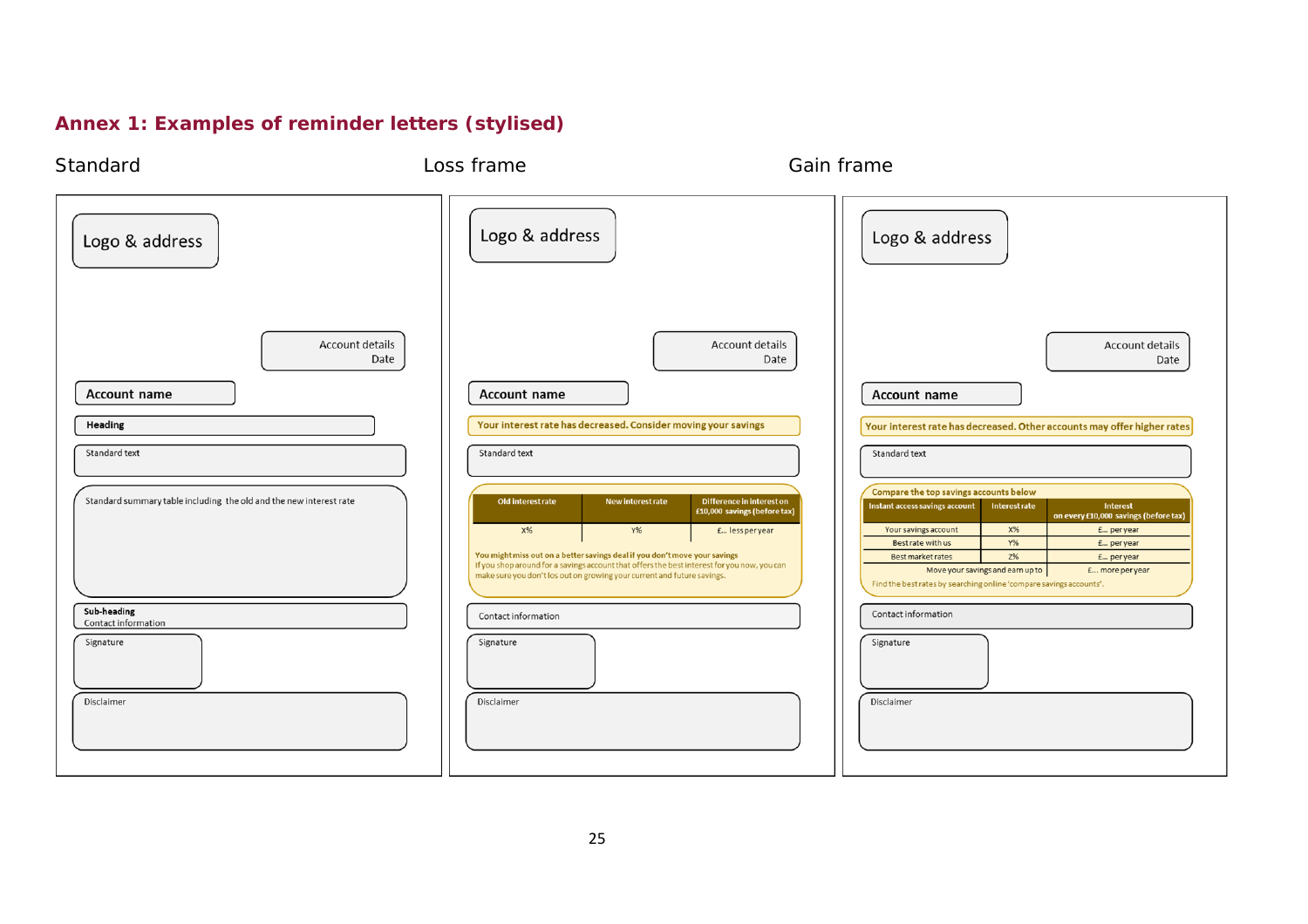# **Annex 2: Tables**

| <b>Characteristic</b>                                                                                   | N                    | <b>Mean</b>  | Median | Min | Max   |
|---------------------------------------------------------------------------------------------------------|----------------------|--------------|--------|-----|-------|
| Demographic characteristics<br>age<br>gender (share males)                                              | $20,500*$<br>20,500* | 54.3<br>0.50 | 56.0   | 17  | 101   |
| Savings account information<br>saving account balance (£ k)<br>rate decrease before reminder<br>(share) | $20,500*$<br>20,508  | 45.8<br>0.43 | 23.2   |     | 2.012 |

# **Table A1. Descriptive statistics**

Note: the descriptive statistics are representative of the sample only.

\* We were missing demographic characteristics for 8 customers in our sample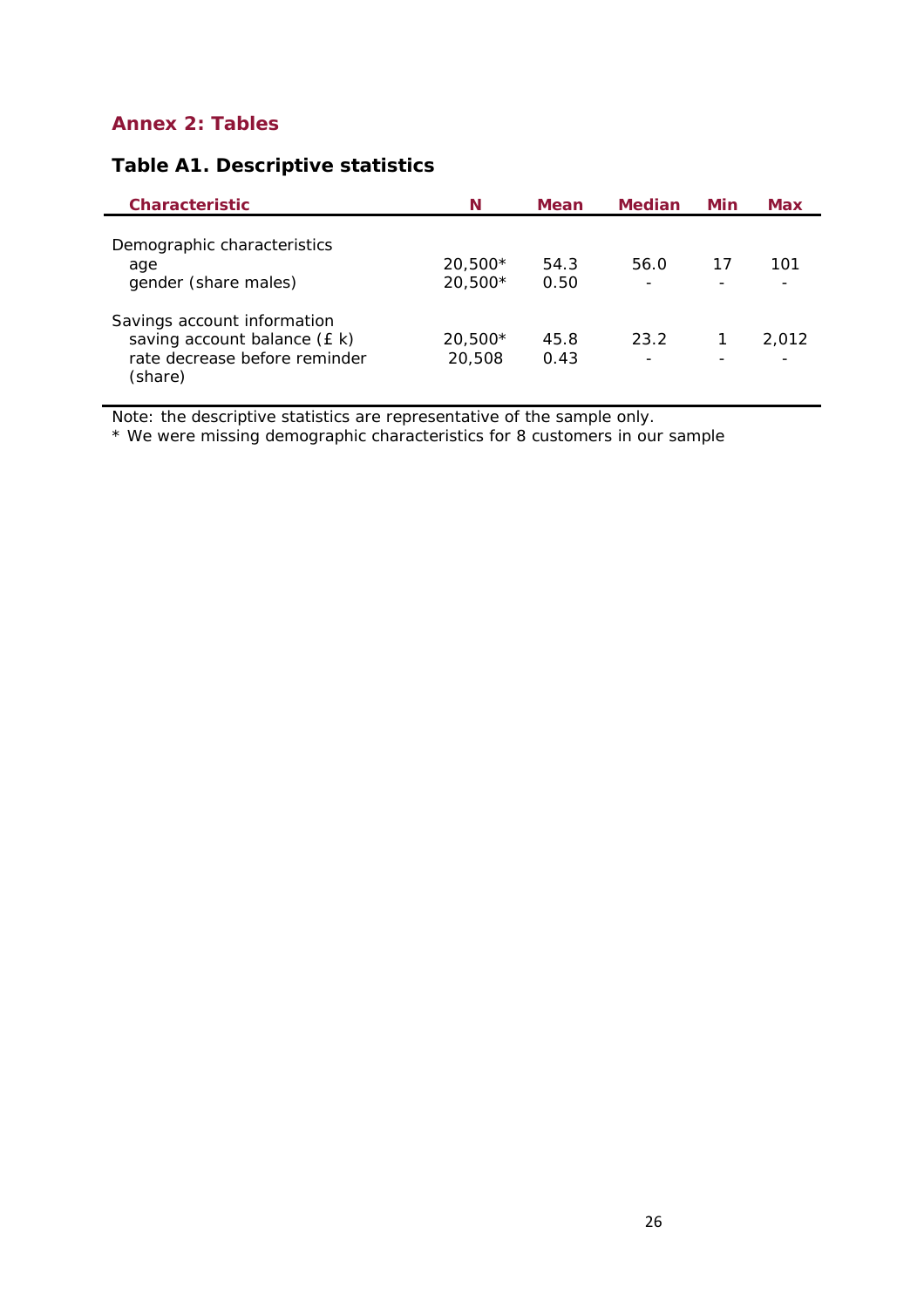|                                                | <b>Switching (no adjustment for missing people)</b> |                 |             |  |  |  |  |
|------------------------------------------------|-----------------------------------------------------|-----------------|-------------|--|--|--|--|
| Letter type                                    | <b>All switchers</b>                                | <b>Internal</b> | Other       |  |  |  |  |
|                                                | (1)                                                 | (2)             | (3)         |  |  |  |  |
|                                                |                                                     |                 |             |  |  |  |  |
| Reminder letter 7-0 weeks before rate decrease |                                                     |                 |             |  |  |  |  |
| Standard letter                                | $0.0555***$                                         | $-0.0359**$     | $0.0914***$ |  |  |  |  |
|                                                | (0.014)                                             | (0.014)         | (0.014)     |  |  |  |  |
| Loss letter                                    | $0.0740***$                                         | $-0.0193$       | $0.0933***$ |  |  |  |  |
|                                                | (0.013)                                             | (0.013)         | (0.013)     |  |  |  |  |
| Gain letter                                    | $0.0788***$                                         | $-0.0110$       | $0.0898***$ |  |  |  |  |
|                                                | (0.013)                                             | (0.013)         | (0.013)     |  |  |  |  |
|                                                | yes                                                 | yes             | yes         |  |  |  |  |
| Observations                                   | 11,180                                              | 11,180          | 11,180      |  |  |  |  |
| R-squared                                      | 0.004                                               | 0.001           | 0.006       |  |  |  |  |
| Reminder letter 2-11 weeks after rate decrease |                                                     |                 |             |  |  |  |  |
| <b>Standard letter</b>                         | $0.0880***$                                         | $0.0839***$     | 0.0042      |  |  |  |  |
|                                                | (0.016)                                             | (0.013)         | (0.012)     |  |  |  |  |
| Loss letter                                    | $0.1409***$                                         | $0.1231***$     | $0.0178*$   |  |  |  |  |
|                                                | (0.015)                                             | (0.012)         | (0.011)     |  |  |  |  |
| Gain letter                                    | $0.1178***$                                         | 0.0906***       | $0.0271**$  |  |  |  |  |
|                                                | (0.014)                                             | (0.012)         | (0.011)     |  |  |  |  |
|                                                | yes                                                 |                 |             |  |  |  |  |
| <b>Observations</b>                            | 8,820                                               | 8,820           | 8,820       |  |  |  |  |
| R-squared                                      | 0.011                                               | 0.010           | 0.001       |  |  |  |  |

# **Table A2: OLS regressions of switching, before data adjustment, 20 weeks after the rate decrease**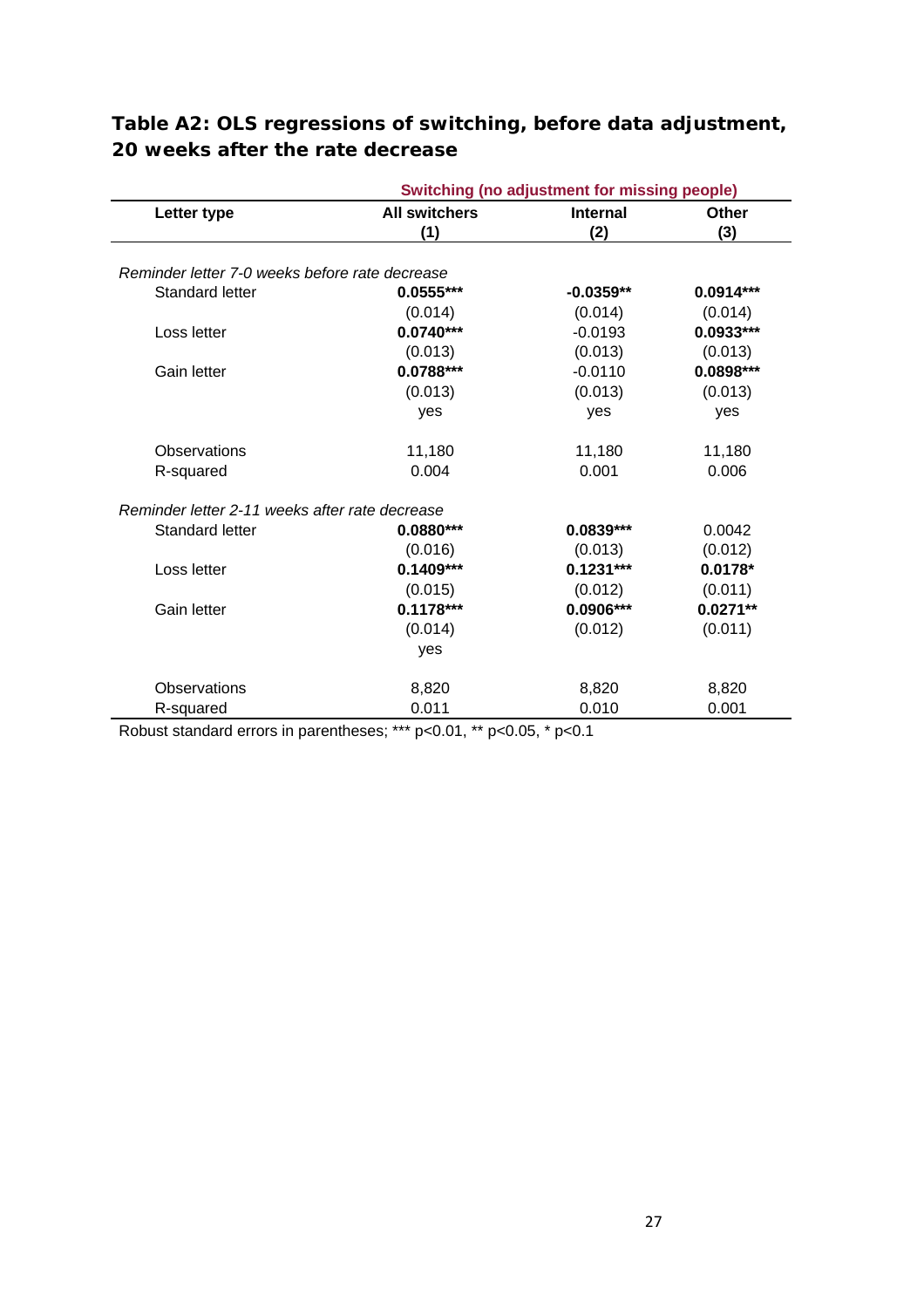**Table A3: OLS regressions of switching depending on the timing of the reminder relative to base group, 20 weeks after the rate decrease** 

|                                                       | Switching (after adjustment for missing people) |                                                |             |               |                                                |           |  |  |  |
|-------------------------------------------------------|-------------------------------------------------|------------------------------------------------|-------------|---------------|------------------------------------------------|-----------|--|--|--|
|                                                       |                                                 | Reminder letter 7-0 weeks before rate decrease |             |               | Reminder letter 2-11 weeks after rate decrease |           |  |  |  |
| VARIABLES                                             | All switchers                                   | Internal                                       | Other       | All switchers | Internal                                       | Other     |  |  |  |
|                                                       | (1)                                             | (2)                                            | (3)         | (4)           | (5)                                            | (6)       |  |  |  |
| Reminder week dummies (relative to No reminder group) |                                                 |                                                |             |               |                                                |           |  |  |  |
| more than 5 weeks before                              | $0.0642***$                                     | 0.0142                                         | $0.0500***$ |               |                                                |           |  |  |  |
|                                                       | (0.015)                                         | (0.016)                                        | (0.015)     |               |                                                |           |  |  |  |
| 5 to 4 weeks before                                   | $0.0589***$                                     | $-0.0260*$                                     | $0.0849***$ |               |                                                |           |  |  |  |
|                                                       | (0.016)                                         | (0.016)                                        | (0.016)     |               |                                                |           |  |  |  |
| 3 to 4 weeks before                                   | $0.0637***$                                     | $-0.0249$                                      | $0.0887***$ |               |                                                |           |  |  |  |
|                                                       | (0.015)                                         | (0.015)                                        | (0.015)     |               |                                                |           |  |  |  |
| 2 to 3 weeks before                                   | $0.0649***$                                     | $-0.0199$                                      | $0.0848***$ |               |                                                |           |  |  |  |
|                                                       | (0.015)                                         | (0.016)                                        | (0.016)     |               |                                                |           |  |  |  |
| 1 to 2 weeks before                                   | $0.0783***$                                     | $-0.0297*$                                     | $0.1080***$ |               |                                                |           |  |  |  |
|                                                       | (0.015)                                         | (0.016)                                        | (0.016)     |               |                                                |           |  |  |  |
| 0 to 1 weeks before                                   | $0.0846***$                                     | $-0.0358**$                                    | $0.1203***$ |               |                                                |           |  |  |  |
|                                                       | (0.015)                                         | (0.015)                                        | (0.016)     |               |                                                |           |  |  |  |
| Reminder week dummies (relative to No reminder group) |                                                 |                                                |             |               |                                                |           |  |  |  |
| 2 to 3 weeks after                                    |                                                 |                                                |             | $0.0320**$    | $0.0403***$                                    | $-0.0083$ |  |  |  |
|                                                       |                                                 |                                                |             | (0.014)       | (0.014)                                        | (0.013)   |  |  |  |
| 3 to 4 weeks after                                    |                                                 |                                                |             | $0.0588***$   | $0.0456***$                                    | 0.0131    |  |  |  |
|                                                       |                                                 |                                                |             | (0.014)       | (0.015)                                        | (0.014)   |  |  |  |
| 4 to 5 weeks after                                    |                                                 |                                                |             | $0.0784***$   | $0.0711***$                                    | 0.0073    |  |  |  |
|                                                       |                                                 |                                                |             | (0.014)       | (0.015)                                        | (0.014)   |  |  |  |
| 5 to 6 weeks after                                    |                                                 |                                                |             | $0.0637***$   | $0.0439***$                                    | 0.0198    |  |  |  |
|                                                       |                                                 |                                                |             | (0.014)       | (0.015)                                        | (0.014)   |  |  |  |
| 6 to 8 weeks after                                    |                                                 |                                                |             | $0.0572***$   | 0.0696***                                      | $-0.0124$ |  |  |  |
|                                                       |                                                 |                                                |             | (0.011)       | (0.012)                                        | (0.011)   |  |  |  |
| more than 8 weeks after                               |                                                 |                                                |             | $0.0567***$   | $0.0538***$                                    | 0.0030    |  |  |  |
|                                                       |                                                 |                                                |             | (0.011)       | (0.011)                                        | (0.010)   |  |  |  |
| Constant (base group)                                 | yes                                             | yes                                            | yes         | yes           | yes                                            | yes       |  |  |  |
| Observations                                          | 11,536                                          | 11,536                                         | 11,536      | 17,602        | 17,602                                         | 17,602    |  |  |  |
| R-squared                                             | 0.004                                           | 0.001                                          | 0.007       | 0.003         | 0.002                                          | 0.000     |  |  |  |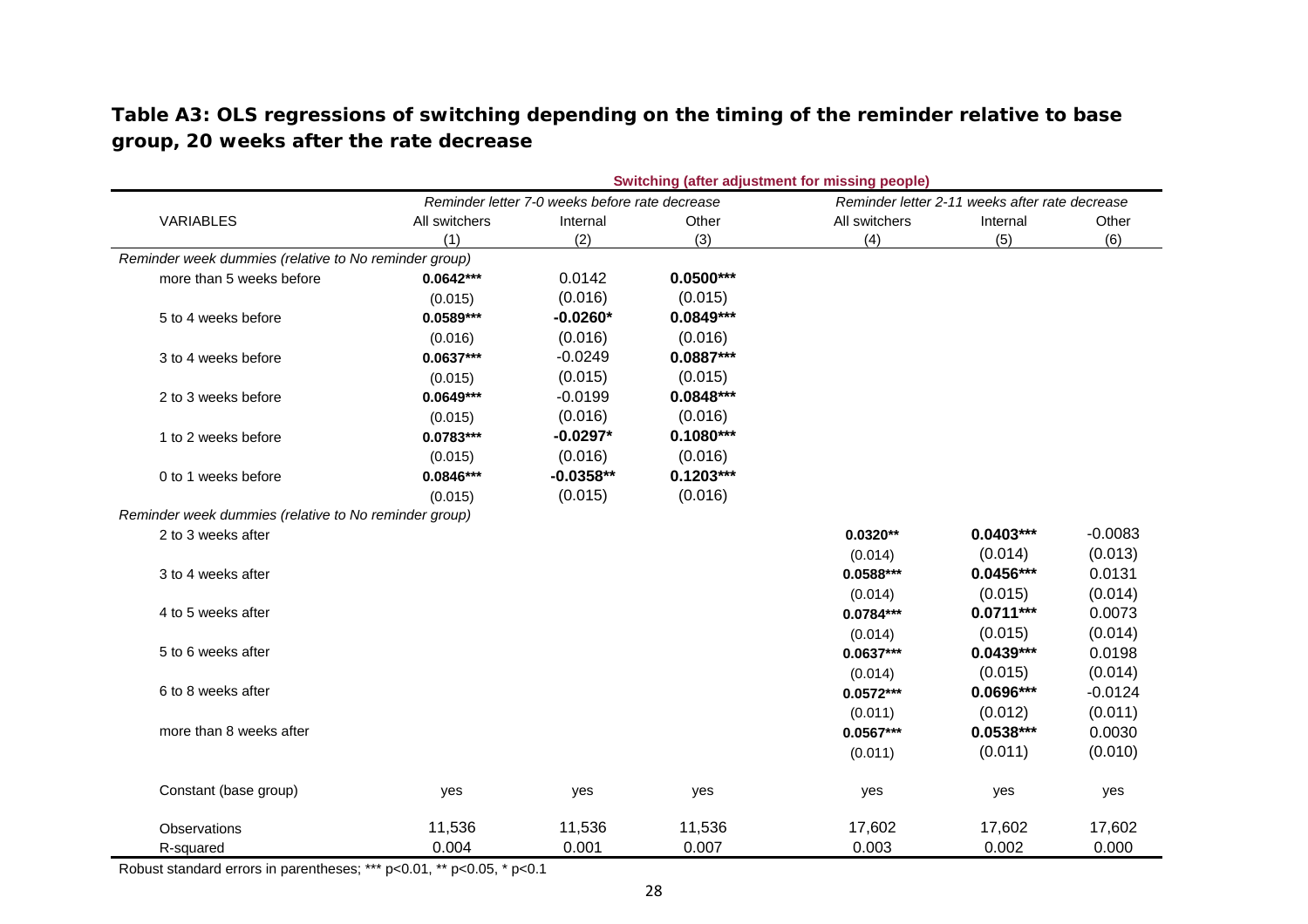# **Table A4: OLS regressions of all switching relative to base group, 20 weeks after the rate decrease**

|                                                     |                                                |             |                |             | All switching (after adjustment for missing people) |                                                |                |             |
|-----------------------------------------------------|------------------------------------------------|-------------|----------------|-------------|-----------------------------------------------------|------------------------------------------------|----------------|-------------|
| <b>VARIABLES</b>                                    | Reminder letter 7-0 weeks before rate decrease |             |                |             |                                                     | Reminder letter 2-11 weeks after rate decrease |                |             |
|                                                     | Basic                                          | Age         | <b>Balance</b> | Products    | <b>Basic</b>                                        | Age                                            | <b>Balance</b> | Products    |
|                                                     | (1)                                            | (2)         | (3)            | held $(4)$  | (1)                                                 | (2)                                            | (3)            | held $(4)$  |
| Trial group dummies (compared to No reminder group) |                                                |             |                |             |                                                     |                                                |                |             |
| Standard reminder                                   | $0.0538***$                                    | $0.0592***$ | $0.0623***$    | $0.0540***$ | $0.0421***$                                         | $0.0307**$                                     | $0.0481***$    | $0.0404***$ |
|                                                     | (0.014)                                        | (0.019)     | (0.020)        | (0.014)     | (0.011)                                             | (0.015)                                        | (0.017)        | (0.011)     |
| Loss reminder                                       | $0.0719***$                                    | $0.0488***$ | $0.0728***$    | $0.0709***$ | $0.0702***$                                         | $0.0714***$                                    | $0.0862***$    | $0.0710***$ |
|                                                     | (0.013)                                        | (0.018)     | (0.018)        | (0.013)     | (0.010)                                             | (0.014)                                        | (0.015)        | (0.010)     |
| Gain reminder                                       | $0.0765***$                                    | $0.0651***$ | $0.0849***$    | $0.0759***$ | $0.0540***$                                         | $0.0492***$                                    | $0.0739***$    | $0.0542***$ |
|                                                     | (0.013)                                        | (0.017)     | (0.018)        | (0.013)     | (0.010)                                             | (0.014)                                        | (0.015)        | (0.010)     |
| Control variables                                   |                                                |             |                |             |                                                     |                                                |                |             |
| age above sixty                                     |                                                | $0.0801***$ |                |             |                                                     | $0.1304***$                                    |                |             |
|                                                     |                                                | (0.020)     |                |             |                                                     | (0.016)                                        |                |             |
| loss * age above sixty                              |                                                | $0.0468*$   |                |             |                                                     | $-0.0064$                                      |                |             |
|                                                     |                                                | (0.025)     |                |             |                                                     | (0.020)                                        |                |             |
| gain * age above sixty                              |                                                | 0.0241      |                |             |                                                     | 0.0052                                         |                |             |
|                                                     |                                                | (0.025)     |                |             |                                                     | (0.020)                                        |                |             |
| stand * age above sixty                             |                                                | $-0.0095$   |                |             |                                                     | 0.0196                                         |                |             |
|                                                     |                                                | (0.028)     |                |             |                                                     | (0.022)                                        |                |             |
| balance above median                                |                                                |             | $0.0879***$    |             |                                                     |                                                | $0.1220***$    |             |
|                                                     |                                                |             | (0.020)        |             |                                                     |                                                | (0.016)        |             |
| loss * balance above median                         |                                                |             | $-0.0029$      |             |                                                     |                                                | $-0.0303$      |             |
|                                                     |                                                |             | (0.025)        |             |                                                     |                                                | (0.020)        |             |
| gain * balance above median                         |                                                |             | $-0.0179$      |             |                                                     |                                                | $-0.0383*$     |             |
|                                                     |                                                |             | (0.025)        |             |                                                     |                                                | (0.020)        |             |
| stand * balance above median                        |                                                |             | $-0.0164$      |             |                                                     |                                                | $-0.0120$      |             |
|                                                     |                                                |             | (0.028)        |             |                                                     |                                                | (0.022)        |             |
| Dummies for products held with                      |                                                |             |                |             |                                                     |                                                |                |             |
| firm                                                | no                                             | no          | no             | yes         | no                                                  | no                                             | no             | yes         |
| Constant (base group)                               | yes                                            | yes         | yes            |             | yes                                                 | yes                                            | yes            |             |
| Observations                                        | 11,536                                         | 11,536      | 11,536         | 11,357      | 17,602                                              | 17,602                                         | 17,602         | 17,486      |
| R-squared                                           | 0.004                                          | 0.016       | 0.011          | 0.009       | 0.003                                               | 0.024                                          | 0.015          | 0.008       |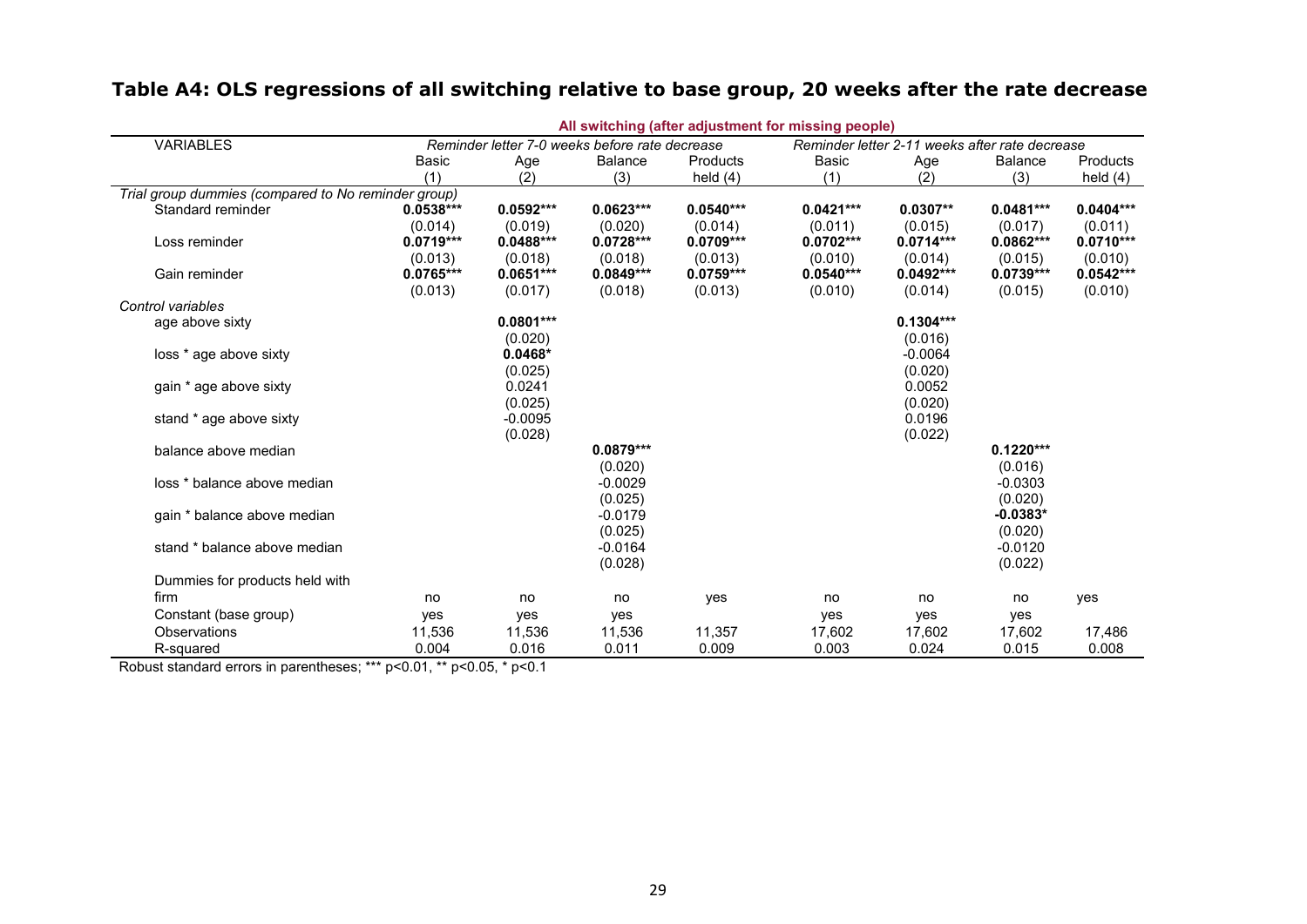# **Table A5: OLS regressions of switching to another account internally relative to base group, 20 weeks after the rate decrease**

|                                                     | Internal switching (after adjustment for missing people) |             |                                                |                        |                     |             |                                                |                        |
|-----------------------------------------------------|----------------------------------------------------------|-------------|------------------------------------------------|------------------------|---------------------|-------------|------------------------------------------------|------------------------|
| VARIABLES                                           |                                                          |             | Reminder letter 7-0 weeks before rate decrease |                        |                     |             | Reminder letter 2-11 weeks after rate decrease |                        |
|                                                     | <b>Basic</b><br>(1)                                      | Age<br>(2)  | <b>Balance</b><br>(3)                          | Products<br>held $(4)$ | <b>Basic</b><br>(1) | Age<br>(2)  | <b>Balance</b><br>(3)                          | Products<br>held $(4)$ |
| Trial group dummies (compared to No reminder group) |                                                          |             |                                                |                        |                     |             |                                                |                        |
| Standard reminder                                   | $-0.0344**$                                              | $-0.0150$   | $-0.0110$                                      | $-0.0343**$            | $0.0414***$         | $0.0276*$   | $0.0413***$                                    | $0.0415***$            |
|                                                     | (0.014)                                                  | (0.018)     | (0.018)                                        | (0.014)                | (0.012)             | (0.015)     | (0.015)                                        | (0.012)                |
| Loss reminder                                       | $-0.0192$                                                | $-0.0206$   | 0.0199                                         | $-0.0187$              | $0.0717***$         | $0.0624***$ | $0.0778***$                                    | $0.0729***$            |
|                                                     | (0.013)                                                  | (0.017)     | (0.017)                                        | (0.013)                | (0.011)             | (0.014)     | (0.014)                                        | (0.011)                |
| Gain reminder                                       | $-0.0120$                                                | $-0.0069$   | 0.0091                                         | $-0.0110$              | $0.0489***$         | $0.0384***$ | $0.0575***$                                    | $0.0490***$            |
|                                                     | (0.013)                                                  | (0.017)     | (0.017)                                        | (0.013)                | (0.011)             | (0.014)     | (0.014)                                        | (0.011)                |
| Control variables                                   |                                                          |             |                                                |                        |                     |             |                                                |                        |
| age above sixty                                     |                                                          | $0.0553***$ |                                                |                        |                     | $0.0559***$ |                                                |                        |
|                                                     |                                                          | (0.020)     |                                                |                        |                     | (0.017)     |                                                |                        |
| loss * age above sixty                              |                                                          | 0.0009      |                                                |                        |                     | 0.0203      |                                                |                        |
|                                                     |                                                          | (0.026)     |                                                |                        |                     | (0.022)     |                                                |                        |
| gain * age above sixty                              |                                                          | $-0.0121$   |                                                |                        |                     | 0.0217      |                                                |                        |
|                                                     |                                                          | (0.026)     |                                                |                        |                     | (0.021)     |                                                |                        |
| stand * age above sixty                             |                                                          | $-0.0430$   |                                                |                        |                     | 0.0289      |                                                |                        |
|                                                     |                                                          | (0.028)     |                                                |                        |                     | (0.024)     |                                                |                        |
| balance above median                                |                                                          |             | $0.1630***$                                    |                        |                     |             | $0.1808***$                                    |                        |
|                                                     |                                                          |             | (0.020)                                        |                        |                     |             | (0.016)                                        |                        |
| loss * balance above median                         |                                                          |             | $-0.0793***$                                   |                        |                     |             | $-0.0093$                                      |                        |
|                                                     |                                                          |             | (0.025)                                        |                        |                     |             | (0.021)                                        |                        |
| gain * balance above median                         |                                                          |             | $-0.0440*$                                     |                        |                     |             | $-0.0149$                                      |                        |
|                                                     |                                                          |             | (0.025)                                        |                        |                     |             | (0.021)                                        |                        |
| stand * balance above median                        |                                                          |             | $-0.0457*$                                     |                        |                     |             | 0.0002                                         |                        |
|                                                     |                                                          |             | (0.027)                                        |                        |                     |             | (0.023)                                        |                        |
| Other products held with provider                   | no                                                       | no          | no                                             | yes                    | no                  | no          | no                                             | yes                    |
| Constant (base group)                               | yes                                                      | yes         | yes                                            | yes                    | yes                 | yes         | yes                                            | yes                    |
| Observations                                        | 11,536                                                   | 11,536      | 11,536                                         | 11,357                 | 17,602              | 17,602      | 17,602                                         | 17,486                 |
| R-squared                                           | 0.001                                                    | 0.003       | 0.017                                          | 0.004                  | 0.003               | 0.008       | 0.034                                          | 0.011                  |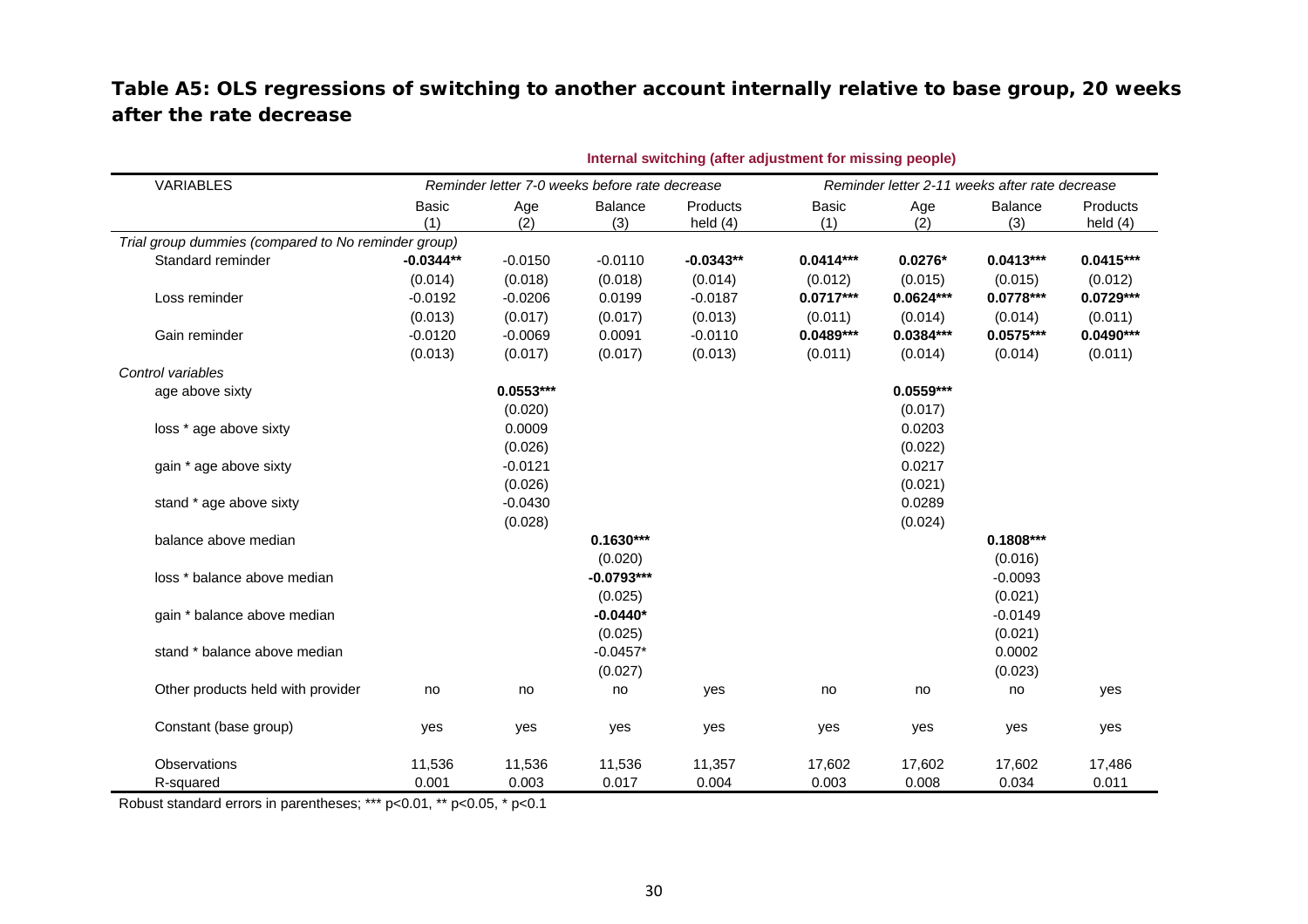# **Table A6: OLS regressions of other switching to another account within or outside the firm relative to base group, 20 weeks after the rate decrease**

|                                                     | Other switching (after adjustment for missing people) |             |                       |                        |                                                |             |                |                        |
|-----------------------------------------------------|-------------------------------------------------------|-------------|-----------------------|------------------------|------------------------------------------------|-------------|----------------|------------------------|
| VARIABLES                                           | Reminder letter 7-0 weeks before rate decrease        |             |                       |                        | Reminder letter 2-11 weeks after rate decrease |             |                |                        |
|                                                     | <b>Basic</b><br>(1)                                   | Age<br>(2)  | <b>Balance</b><br>(3) | Products<br>held $(4)$ | <b>Basic</b><br>(1)                            | Age<br>(2)  | Balance<br>(3) | Products<br>held $(4)$ |
| Trial group dummies (compared to No reminder group) |                                                       |             |                       |                        |                                                |             |                |                        |
| Standard reminder                                   | $0.0883***$                                           | $0.0742***$ | $0.0734***$           | $0.0883***$            | 0.0007                                         | 0.0031      | 0.0068         | $-0.0012$              |
|                                                     | (0.014)                                               | (0.018)     | (0.020)               | (0.014)                | (0.011)                                        | (0.014)     | (0.016)        | (0.011)                |
| Loss reminder                                       | $0.0911***$                                           | $0.0694***$ | $0.0529***$           | 0.0896***              | $-0.0015$                                      | 0.0090      | 0.0084         | $-0.0019$              |
|                                                     | (0.013)                                               | (0.017)     | (0.018)               | (0.013)                | (0.010)                                        | (0.013)     | (0.014)        | (0.010)                |
| Gain reminder                                       | 0.0885***                                             | $0.0720***$ | $0.0758***$           | $0.0870***$            | 0.0051                                         | 0.0108      | 0.0163         | 0.0052                 |
|                                                     | (0.013)                                               | (0.017)     | (0.018)               | (0.013)                | (0.010)                                        | (0.013)     | (0.014)        | (0.010)                |
| Control variables                                   |                                                       |             |                       |                        |                                                |             |                |                        |
| age above sixty                                     |                                                       | 0.0248      |                       |                        |                                                | $0.0744***$ |                |                        |
|                                                     |                                                       | (0.019)     |                       |                        |                                                | (0.016)     |                |                        |
| loss * age above sixty                              |                                                       | $0.0459*$   |                       |                        |                                                | $-0.0267$   |                |                        |
|                                                     |                                                       | (0.025)     |                       |                        |                                                | (0.020)     |                |                        |
| gain * age above sixty                              |                                                       | 0.0362      |                       |                        |                                                | $-0.0165$   |                |                        |
|                                                     |                                                       | (0.025)     |                       |                        |                                                | (0.020)     |                |                        |
| stand * age above sixty                             |                                                       | 0.0335      |                       |                        |                                                | $-0.0093$   |                |                        |
|                                                     |                                                       | (0.028)     |                       |                        |                                                | (0.022)     |                |                        |
| balance above median                                |                                                       |             | $-0.0751***$          |                        |                                                |             | $-0.0589***$   |                        |
|                                                     |                                                       |             | (0.019)               |                        |                                                |             | (0.015)        |                        |
| loss * balance above median                         |                                                       |             | $0.0765***$           |                        |                                                |             | $-0.0210$      |                        |
|                                                     |                                                       |             | (0.025)               |                        |                                                |             | (0.020)        |                        |
| gain * balance above median                         |                                                       |             | 0.0261                |                        |                                                |             | $-0.0234$      |                        |
|                                                     |                                                       |             | (0.025)               |                        |                                                |             | (0.020)        |                        |
| stand * balance above median                        |                                                       |             | 0.0294                |                        |                                                |             | $-0.0122$      |                        |
|                                                     |                                                       |             | (0.028)               |                        |                                                |             | (0.021)        |                        |
| Other products held with provider                   | no                                                    | no          | no                    | yes                    | no                                             | no          | no             | yes                    |
| Constant (base group)                               | yes                                                   | yes         | yes                   | yes                    | yes                                            | yes         | yes            | yes                    |
| Observations                                        | 11,536                                                | 11,536      | 11,536                | 11,357                 | 17,602                                         | 17,602      | 17,602         | 17,486                 |
| R-squared                                           | 0.006                                                 | 0.009       | 0.008                 | 0.006                  | 0.000                                          | 0.004       | 0.007          | 0.001                  |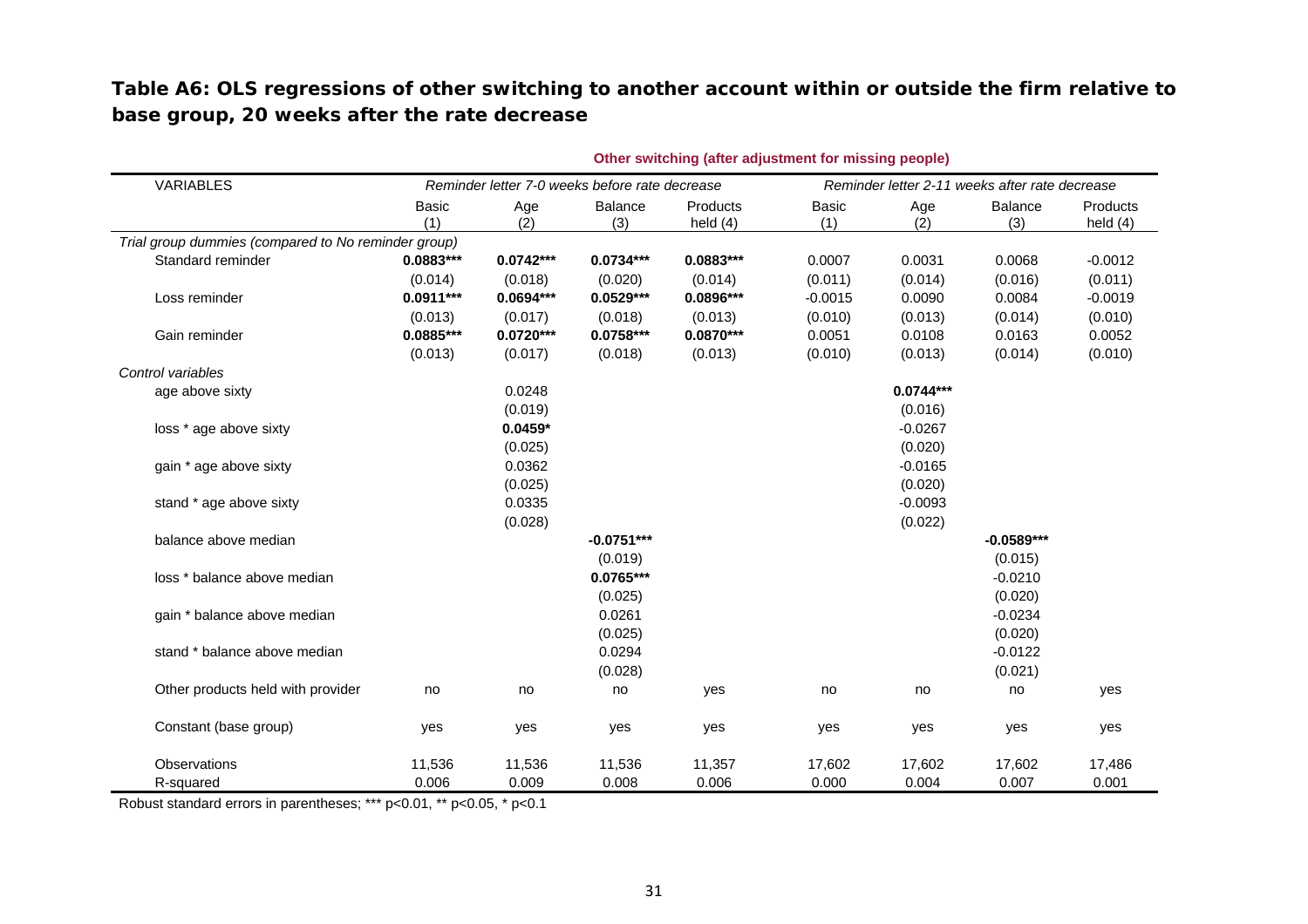# **Technical Appendix**

In this Appendix we describe the sample of consumers in the trial and our adjustment for the missing people in certain parts of the sample. Note that all findings in the main body of the paper are based on the non-adjusted dataset and the only parts of the analysis based on the adjusted dataset are the sections:

- 'Effects of sending the reminder at different times',
- 'Switching behaviour and customer characteristics', and
- the regressions in Annex 2.

#### **Sample**

Our data spans 27 weeks of observations and 20,508 consumers. The sample of account holders was taken from the firm's customer base with the same savings product according to a defined distribution of balances. To achieve the desired sample size, we took customers who had a wide range of rate decrease dates, spanning between March and July 2014, but who had not yet switched their savings account at the time of sampling. The reminder letters were sent in June.

We observed the sample one week before sending the reminder letters, then at the date of sending the reminders, and over the subsequent 25 weeks. Some weekly observations are missing because we did not observe the sample for the two weeks between sampling and sending reminders, and only observed the sample once a month over the last three months of observations. We have 16 observations for each customer in the sample (Table 1). Where weekly observations are missing, we replace them with the closest available earlier or later monthly observation (with earlier, if equally close).

| Group                 | Number of<br><b>individuals</b> | Share of<br>total | Number of<br>observations | <b>Total number</b><br>of obs. |  |  |
|-----------------------|---------------------------------|-------------------|---------------------------|--------------------------------|--|--|
| Control (no reminder) | 4,087                           | 19.93%            | 16                        | 65,392                         |  |  |
| Standard reminder     | 4,104                           | 20.01%            | 16                        | 65,664                         |  |  |
| 'Loss' reminder       | 6,115                           | 29.82%            | 16                        | 97.840                         |  |  |
| 'Gain' reminder       | 6,202                           | 30.24%            | 16                        | 99,232                         |  |  |
| Total                 | 20,508                          | 100%              |                           | 328,128                        |  |  |

#### **Table 1. Sample assignment into trial groups**

For the purpose of this analysis we assign all customers into cohorts of weekly bands, based on the date of the rate decrease relative to the date of the reminder letter. The 16 cohorts in our sample range from those receiving a reminder letter 6 weeks or more ahead of their rate decrease to those receiving one more than 10 weeks after rate decrease (Chart 2). We had no data for weeks 0 to 2 because no people were included between the trial sampling date and the reminder date.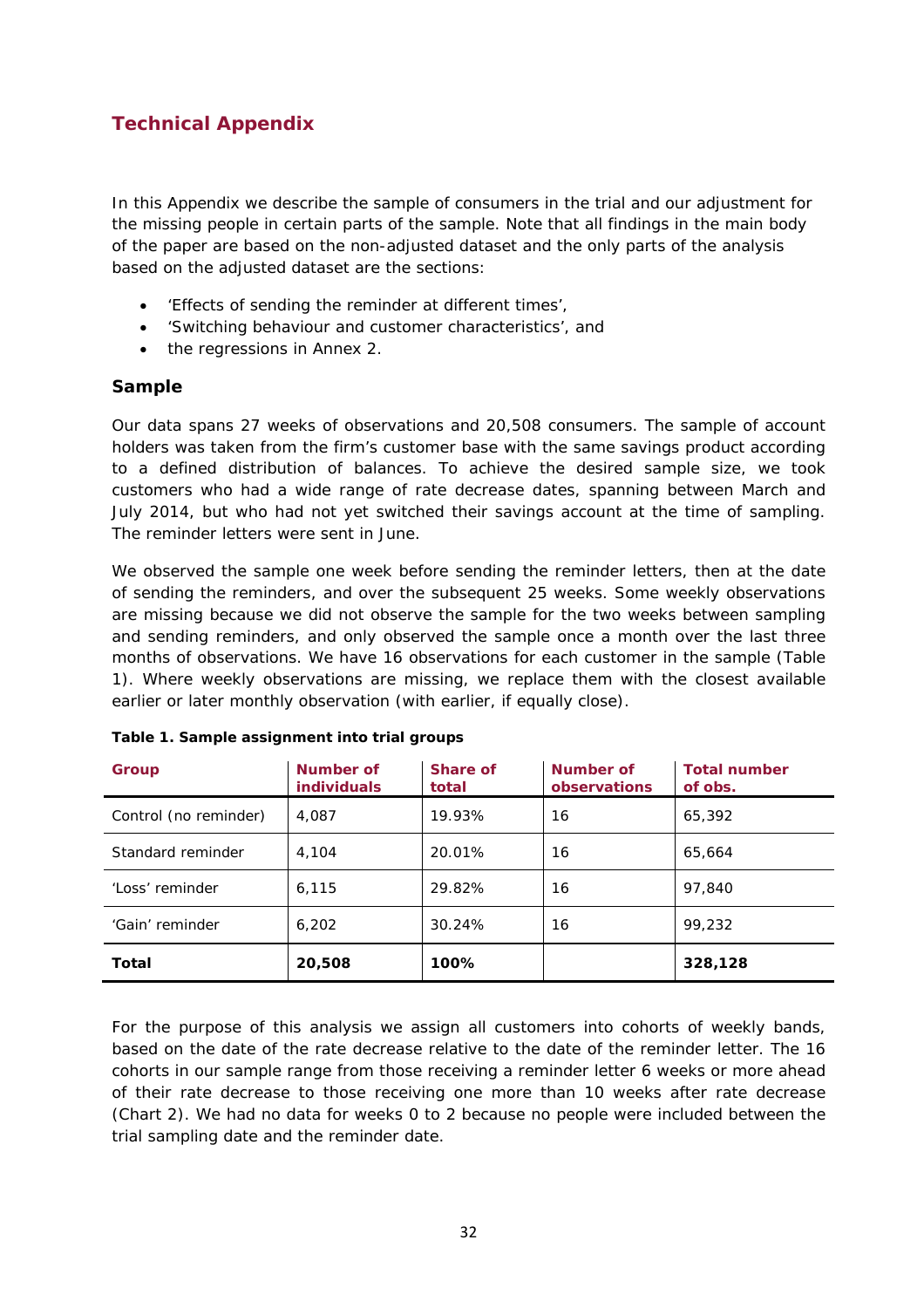

**Chart 2: Distribution of the customers by their rate decrease date relative to reminder date** 

Week of rate decrease relative to reminder

We shift the data so that it is set relative to the individual date of rate decrease rather than relative to the reminder date. Our time series moves from -1 to 25 weeks after reminder letter to -7 to 36 weeks relative to rate decrease (Table 2).

#### *Randomisation*

The randomisation was conducted on the date of sampling three weeks before the reminder date, and individuals who switched between that date and a week before the reminder date were removed from the mailing list and from the control group.<sup>31</sup>

The test of difference in means across the four trial groups does not reject equality at the point of sampling, suggesting that randomisation of trial groups was successful.<sup>32</sup>

We tested whether the observable characteristics of individuals who remain in the control group after a certain number of weeks after individual rate decrease are statistically equal, to account for the possibility that the samples who got the reminder before and after rate decrease were different.

Overall, while there are indications that customers before and after the rate decrease may differ in some individual observable characteristics, we find no statistically significantly different pattern overall (Table 3). We conclude that our sample of customers is approximately homogenous in observable characteristics across the range of the rate decrease dates, but we cannot reject that they may differ in some unobservable characteristics across time.

<sup>31</sup> We note that the removed customers did not induce any bias, and their distribution across the treatment groups closely corresponded to the distribution of the whole sample (i.e., 20% / 20% / 30% / 30%).

<sup>32</sup> Wilks' lambda multivariate test of trial group means does not reject joint equality of means of account opening date, saving balance, age, gender, DCM score, number of products held with the firm, total savings with the firm, and number of online banking logins in the three preceding months. F(51,60973)= 0.81. Wilks' lambda test for the equality of means assumes multivariate normality.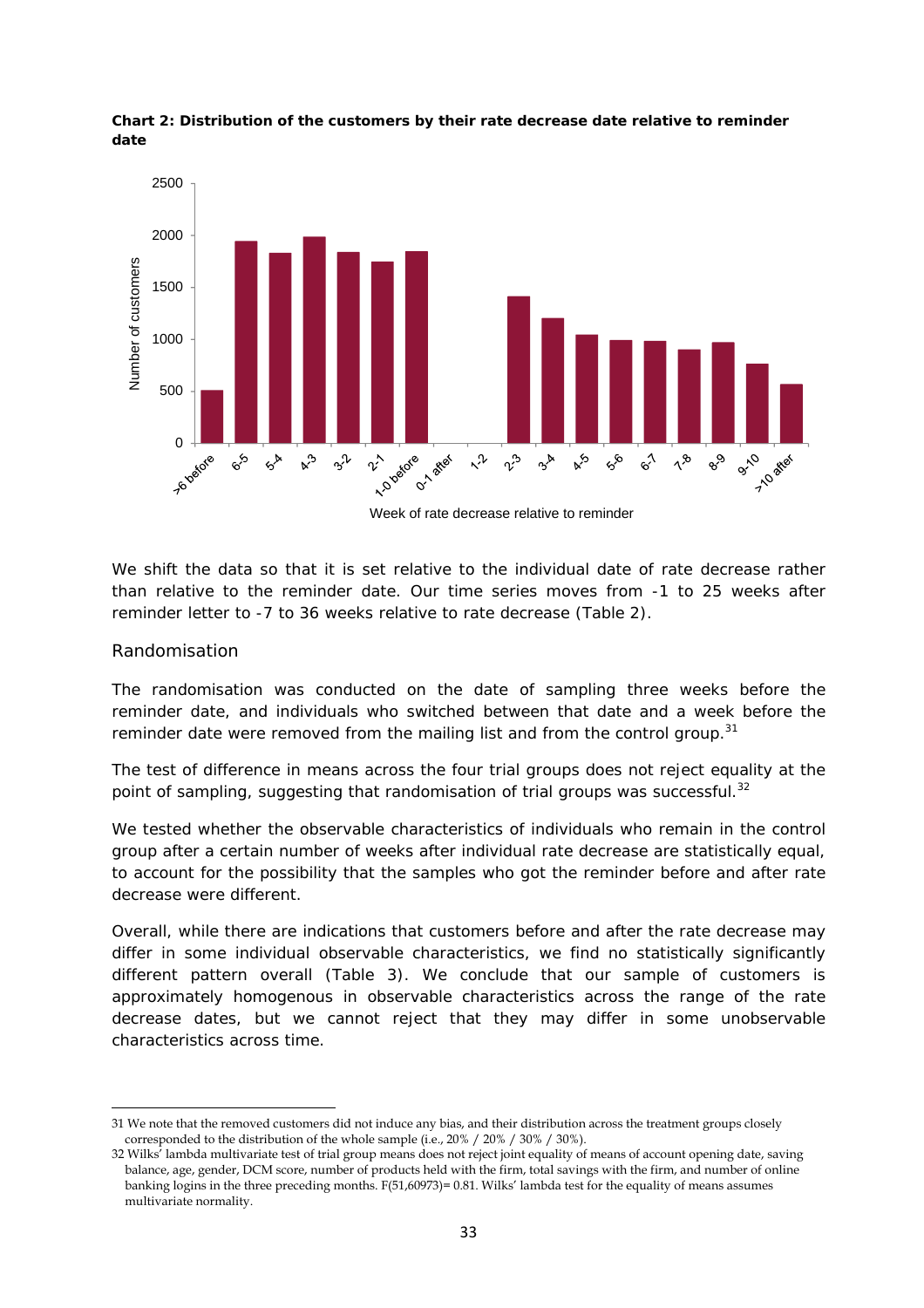**Table 2. Observations in the original sample before adjustment. Week 0 = rate decrease date; blue shaded cells: actual reminder letter date.**

|                | Cohorts with reminder before the rate decrease date |                |                |                |                | Cohorts with reminder after the rate decrease date |         |         |         |         |       |         |       |            |            |            |            |            |                |
|----------------|-----------------------------------------------------|----------------|----------------|----------------|----------------|----------------------------------------------------|---------|---------|---------|---------|-------|---------|-------|------------|------------|------------|------------|------------|----------------|
|                | $\overline{56}$                                     | $6-5$          |                |                |                |                                                    | $1 - 0$ | $0 - 1$ |         |         |       |         |       |            |            |            |            | >10        |                |
| Week           | before                                              | weeks          | $5 - 4$        | $4 - 3$        | $3-2$          | $2 - 1$                                            | before  | after   | $1 - 2$ | $2 - 3$ | $3-4$ | $4 - 5$ | $5-6$ | $6 - 7$    | $7 - 8$    | $8 - 9$    | $9 - 10$   | after      | Total:         |
| -7             | 508                                                 |                |                |                |                |                                                    |         |         |         |         |       |         |       |            |            |            |            |            | 508            |
| -6             | 508                                                 | 1,942          |                |                |                |                                                    |         |         |         |         |       |         |       |            |            |            |            |            | 2,450          |
| -5             | 508                                                 | 1,942          | 1,828          |                |                |                                                    |         |         |         |         |       |         |       |            |            |            |            |            | 4,278          |
| -4             | 508                                                 | 1,942          | 1,828          | 1,985          |                |                                                    |         |         |         |         |       |         |       |            |            |            |            |            | 6,263          |
| $-3$<br>$-2$   | 508<br>508                                          | 1,942<br>1,942 | 1,828<br>1,828 | 1,985<br>1,985 | 1,837<br>1,837 |                                                    |         |         |         |         |       |         |       |            |            |            |            |            | 8,100<br>9,844 |
| $-1$           | 508                                                 | 1,942          | 1,828          | 1,985          | 1,837          | 1,744<br>1,744                                     | 1,844   |         |         |         |       |         |       |            |            |            |            |            | 11,688         |
| $\Omega$       | 508                                                 | 1,942          | 1,828          | 1,985          | 1,837          | 1,744                                              | 1,844   |         |         |         |       |         |       |            |            |            |            |            | 11,688         |
|                | 508                                                 | 1,942          | 1,828          | 1,985          | 1,837          | 1,744                                              | 1.844   |         |         |         |       |         |       |            |            |            |            |            | 11,688         |
| $\overline{2}$ | 508                                                 | 1,942          | 1,828          | 1,985          | 1,837          | 1,744                                              | 1,844   |         |         | 1,412   |       |         |       |            |            |            |            |            | 13,100         |
| 3              | 508                                                 | 1,942          | 1,828          | 1,985          | 1,837          | 1,744                                              | 1,844   |         |         | 1,412   | 1,201 |         |       |            |            |            |            |            | 14,301         |
|                | 508                                                 | 1,942          | 1,828          | 1,985          | 1,837          | 1,744                                              | 1,844   |         |         | 1,412   | 1,201 | 1,043   |       |            |            |            |            |            | 15,344         |
| 5              | 508                                                 | 1,942          | 1,828          | 1,985          | 1,837          | 1,744                                              | 1,844   |         |         | 1,412   | 1,201 | 1,043   | 990   |            |            |            |            |            | 16,334         |
| 6              |                                                     | 1,942          | 1,828          | 1,985          | 1,837          | 1,744                                              | 1,844   |         |         | 1,412   | 1,201 | 1,043   | 990   | 980        |            |            |            |            | 16,806         |
| 7              |                                                     |                | 1,828          | 1,985          | 1,837          | 1,744                                              | 1,844   |         |         | 1,412   | 1,201 | 1,043   | 990   | 980        | 900        |            |            |            | 15,764         |
| 8              |                                                     |                |                | 1,985          | 1,837          | 1,744                                              | 1,844   |         |         | 1,412   | 1,201 | 1,043   | 990   | 980        | 900        | 968        |            |            | 14,904         |
| 9              |                                                     |                |                |                | 1,837          | 1,744                                              | 1,844   |         |         | 1,412   | 1,201 | 1,043   | 990   | 980        | 900        | 968        | 761        |            | 13,680         |
| 10             | 508                                                 |                |                |                |                | 1,744                                              | 1,844   |         |         | 1,412   | 1,201 | 1,043   | 990   | 980        | 900        | 968        | 761        | 565        | 12,916         |
| 11             |                                                     | 1,942          |                |                |                |                                                    | 1,844   |         |         | 1,412   | 1,201 | 1,043   | 990   | 980        | 900        | 968        | 761        | 565        | 12,606         |
| 12             |                                                     |                | 1,828          |                |                |                                                    |         |         |         | 1,412   | 1,201 | 1,043   | 990   | 980        | 900        | 968        | 761        | 565        | 10,648         |
| 13             |                                                     |                |                | 1,985          |                |                                                    |         |         |         | 1,412   | 1,201 | 1,043   | 990   | 980        | 900        | 968        | 761        | 565        | 10,805         |
| 14             |                                                     |                |                |                | 1,837          |                                                    |         |         |         | 1,412   | 1,201 | 1,043   | 990   | 980        | 900        | 968        | 761        | 565        | 10,657         |
| 15             | 508                                                 |                |                |                |                | 1,744                                              |         |         |         |         | 1,201 | 1,043   | 990   | 980        | 900        | 968        | 761        | 565        | 9,660          |
| 16             |                                                     | 1,942          |                |                |                |                                                    | 1,844   |         |         |         |       | 1,043   | 990   | 980        | 900        | 968        | 761        | 565        | 9,993          |
| 17             |                                                     |                | 1,828          |                |                |                                                    |         |         |         |         |       |         | 990   | 980<br>980 | 900        | 968        | 761        | 565        | 6,992          |
| 18<br>19       | 508                                                 |                |                | 1,985          | 1,837          |                                                    |         |         |         | 1,412   |       |         |       |            | 900<br>900 | 968<br>968 | 761<br>761 | 565<br>565 | 6,159<br>6,951 |
|                |                                                     | 1,942          |                |                |                | 1.744                                              |         |         |         |         | 1,201 |         |       |            |            | 968        | 761        | 565        | 7,181          |
| 20<br>21       |                                                     |                | 1,828          |                |                |                                                    | 1,844   |         |         |         |       | 1,043   |       |            |            |            | 761        | 565        | 6,041          |
| 22             |                                                     |                |                | 1,985          |                |                                                    |         |         |         |         |       |         | 990   |            |            |            |            | 565        | 3,540          |
| 23             |                                                     |                |                |                | 1,837          |                                                    |         |         |         |         |       |         |       | 980        |            |            |            |            | 2,817          |
| 24             |                                                     |                |                |                |                | 1,744                                              |         |         |         | 1,412   |       |         |       |            | 900        |            |            |            | 4,056          |
| 25             |                                                     |                |                |                |                |                                                    | 1,844   |         |         |         | 1,201 |         |       |            |            | 968        |            |            | 4,013          |
| 26             |                                                     |                |                |                |                |                                                    |         |         |         |         |       | 1,043   |       |            |            |            | 761        |            | 1,804          |
| 27             |                                                     |                |                |                |                |                                                    |         |         |         |         |       |         | 990   |            |            |            |            | 565        | 1,555          |
| 28             |                                                     |                |                |                |                |                                                    |         |         |         | 1,412   |       |         |       | 980        |            |            |            |            | 2,392          |
| 29             |                                                     |                |                |                |                |                                                    |         |         |         |         | 1,201 |         |       |            | 900        |            |            |            | 2,101          |
| 30             |                                                     |                |                |                |                |                                                    |         |         |         |         |       | 1,043   |       |            |            | 968        |            |            | 2,011          |
| 31             |                                                     |                |                |                |                |                                                    |         |         |         |         |       |         | 990   |            |            |            | 761        |            | 1,751          |
| 32             |                                                     |                |                |                |                |                                                    |         |         |         |         |       |         |       | 980        |            |            |            | 565        | 1,545          |
| 33             |                                                     |                |                |                |                |                                                    |         |         |         |         |       |         |       |            | 900        |            |            |            | 900            |
| 34             |                                                     |                |                |                |                |                                                    |         |         |         |         |       |         |       |            |            | 968        |            |            | 968            |
| 35             |                                                     |                |                |                |                |                                                    |         |         |         |         |       |         |       |            |            |            | 761        |            | 761            |
| 36             |                                                     |                |                |                |                |                                                    |         |         |         |         |       |         |       |            |            |            |            | 565        | 565            |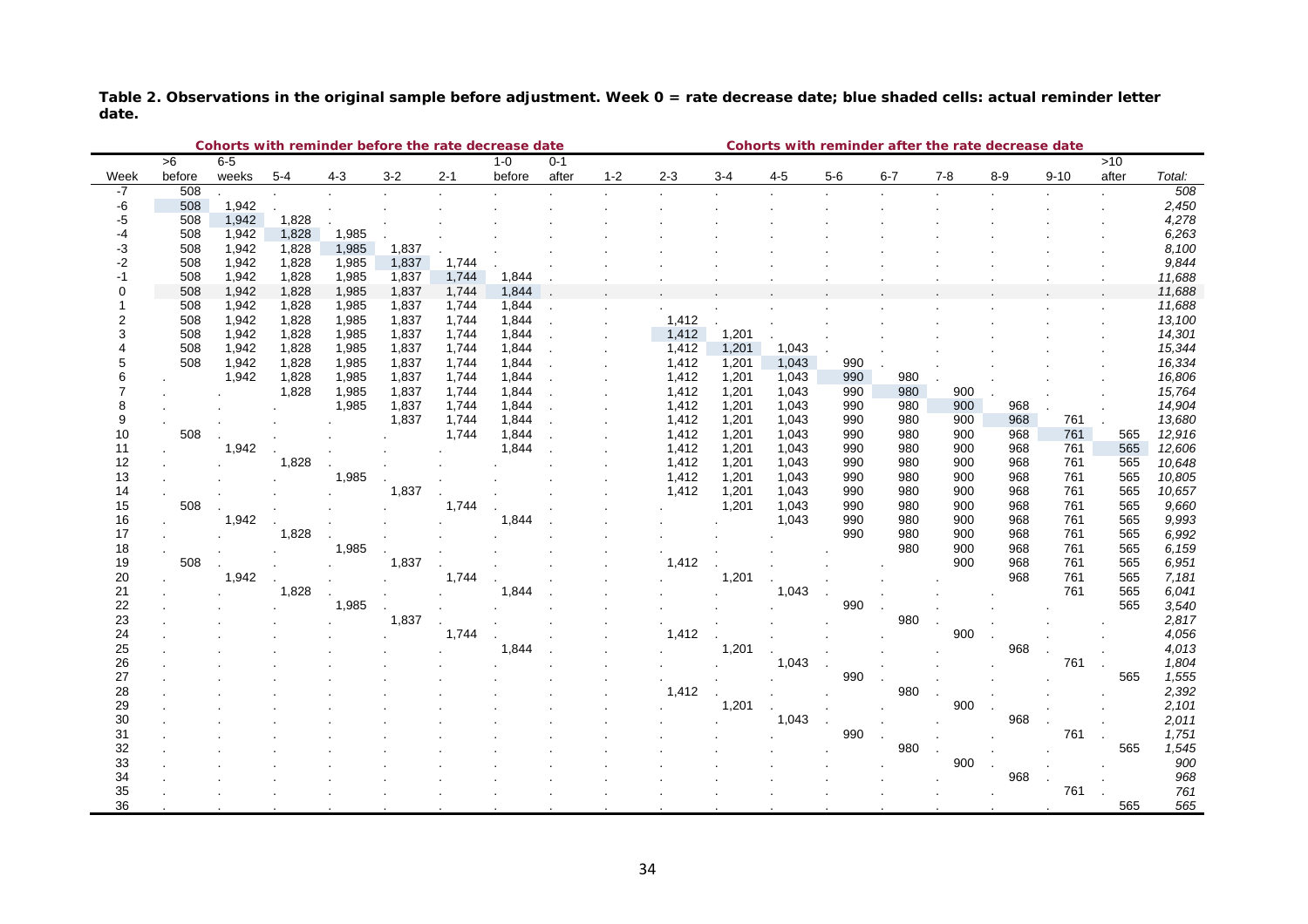#### **Table 3. Customers who had not switched accounts 20 weeks after rate decrease were not different across cohorts we observed**

| <b>Customer</b><br>characteristics                | <b>Cohorts with rate</b><br>decrease after<br>reminder different<br>from each other? |        | <b>Cohorts with rate</b><br>decrease before<br>reminder different<br>from each other? |       | <b>Sub-samples</b><br>before and<br>after reminder<br>different? |
|---------------------------------------------------|--------------------------------------------------------------------------------------|--------|---------------------------------------------------------------------------------------|-------|------------------------------------------------------------------|
|                                                   | <b>Diff</b><br>Prob>F $33$                                                           | Mean   | <b>Diff</b><br>Prob > F                                                               | Mean  | <b>Diff</b><br>Prob>F                                            |
| Balance, k£                                       | 0.63                                                                                 | 38.3   | 0.45                                                                                  | 31.8  | 0.56                                                             |
| Age                                               | 0.54                                                                                 | 53.3   | 0.00                                                                                  | 52.0  | 0.07                                                             |
| Gender                                            | 0.97                                                                                 | 0.47   | 0.78                                                                                  | 0.47  | 0.90                                                             |
| Internet account dummy                            | 0.75                                                                                 | 0.63   | 0.17                                                                                  | 0.71  | 0.00                                                             |
| Number of transactions 6<br>months prior to trial | 0.03                                                                                 | 3.9    | 0.62                                                                                  | 3.6   | 0.47                                                             |
| DCM score                                         | 0.14                                                                                 | 1,075  | 0.27                                                                                  | 1,078 | 0.45                                                             |
| Number of products with<br>provider               | 0.33                                                                                 | yes*   | 0.66                                                                                  | yes*  | 0.33                                                             |
| Current account balance<br>with provider          | 0.89                                                                                 | $Yes*$ | 0.11                                                                                  | yes*  | 0.47                                                             |
| Total savings with provider                       | 0.15                                                                                 | yes*   | 0.27                                                                                  | yes*  | 0.45                                                             |
| Number of internet bank<br>logins (last 3 months) | 0.33                                                                                 | yes*   | 0.66                                                                                  | yes*  | 0.28                                                             |

\* values redacted

# **Adjustment for the missing people in the sample**

Because the cohorts we started observing later after the rate decrease suffer from attrition of the sample, we observe that they reach much lower switching level than cohorts whom we sent the reminders before the rate decrease (Chart 3). Note that all right-hand-side curves in Chart 3 (those that start at zero or higher on the x axis) represent the cohorts observed after the rate decrease, i.e. with the earliest actual rate decrease dates. The lefthand-side curves in Chart 3 (starting at less than zero on the x axis) are the cohorts observed before the rate decrease and therefore had the latest rate decrease dates. From the left-hand-side curves we can infer the average switching rate if no or few people were missing in the dataset (reaching 50-70% share of switched accounts).

The people who had switched their account and are missing from the later cohorts are the sort of people who switch accounts earlier, and are therefore on average different from those who had not yet switched their account by the time we sampled, for example, by being more "proactive". This means that the percentage point changes in switching rates induced by the treatments are not comparable across cohorts, because the base in the

<sup>33</sup> Wilks' lambda test.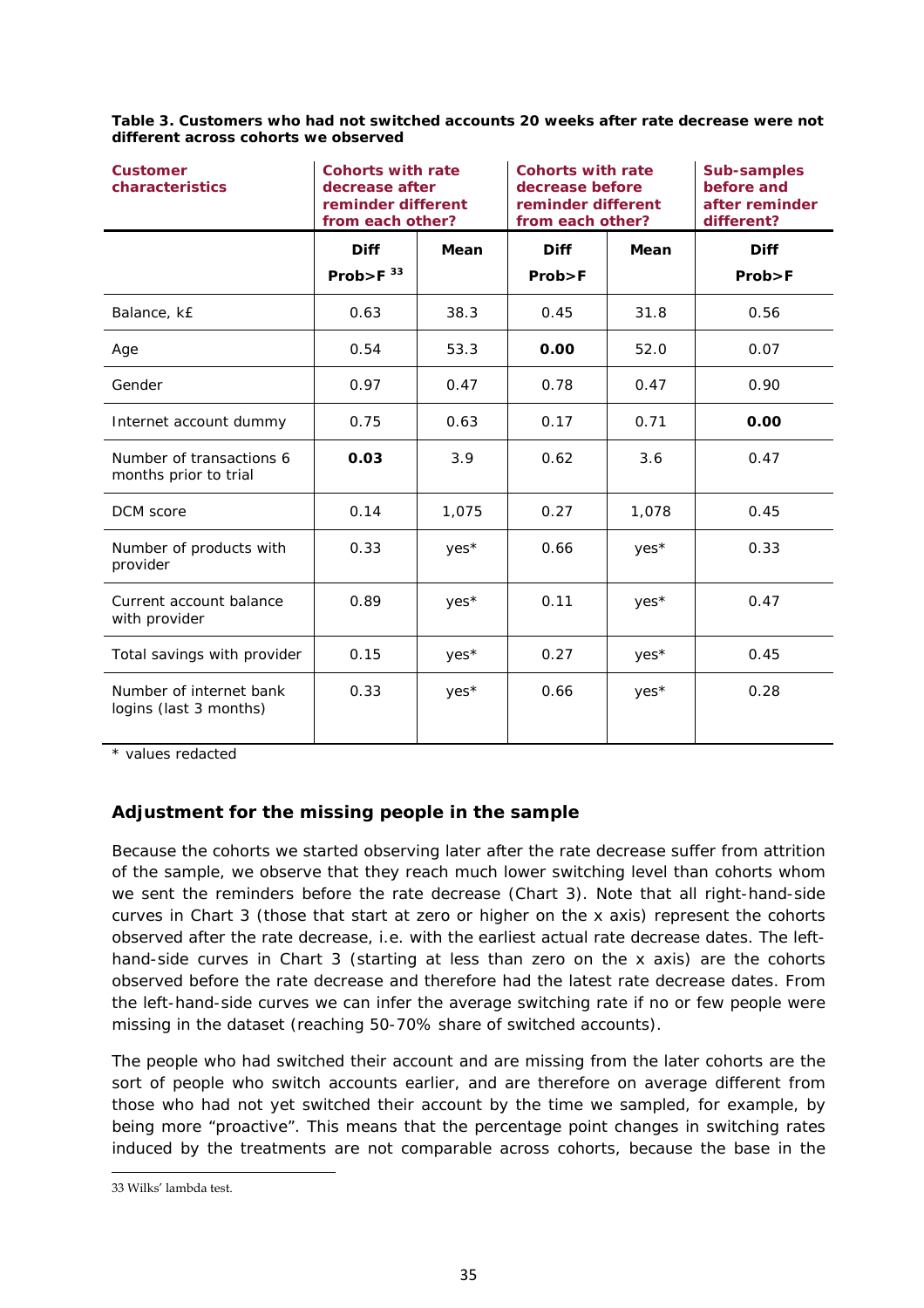early rate decrease cohorts omits a share of the people, namely those missing in the dataset from the start of observation.



**Chart 4. Switching after trial start as share of estimated total sample** 

-6 -3 0 3 6 9 12 15 18 21 24 27 30 33 36 Week relative to rate decrease

To adjust for those missing people in all four trial groups by cohort, we go through the steps described below. As a result of the adjustment we can compare the effects of the reminder letters relative to the control group across the before rate decrease and the after rate decrease groups. Further, having approximated the characteristics of the missing people by the most similar people from cohorts we observed, we can include the characteristics in the regressions as reported in Annex 2.

The steps of the adjustment:

**Chart 3. Switching after trial start as** 

#### *1. Estimate the number of missing people by cohort*

-6 -3 0 3 6 9 12 15 18 21 24 27 30 33 36

Week relative to rate decrease

Using the late rate decrease cohorts, we estimate the number of people missing in cohorts with earlier rate decrease dates. For any cohort, we use an average of all cohorts with a later rate decrease date, but only those that received the reminders before the rate decrease happened and hence before the sample attrition became most intensive.

#### *2. Adjust switching rates relative to full sample*

Having estimated the missing people in each cohort, we adjust the switching rate within each cohort by a multiplier to transform it into the share of all people, including those missing. This leads to lower estimated switching rates when measured from the start of the trial, especially for cohorts we started observing after the rate decrease, because the base for calculating the share is expanded by people who switched before the start of the observation.

#### *3. Add missing people*

We add the missing people to each trial group of each cohort by randomly sampling them from the control group of all cohorts with earlier observations. We only sample from customers who had switched their account before the date at which we start observing the cohort to which we add missing people. When adding an individual from a previous cohort to a more recent one, we replace their cohort and trial group identifier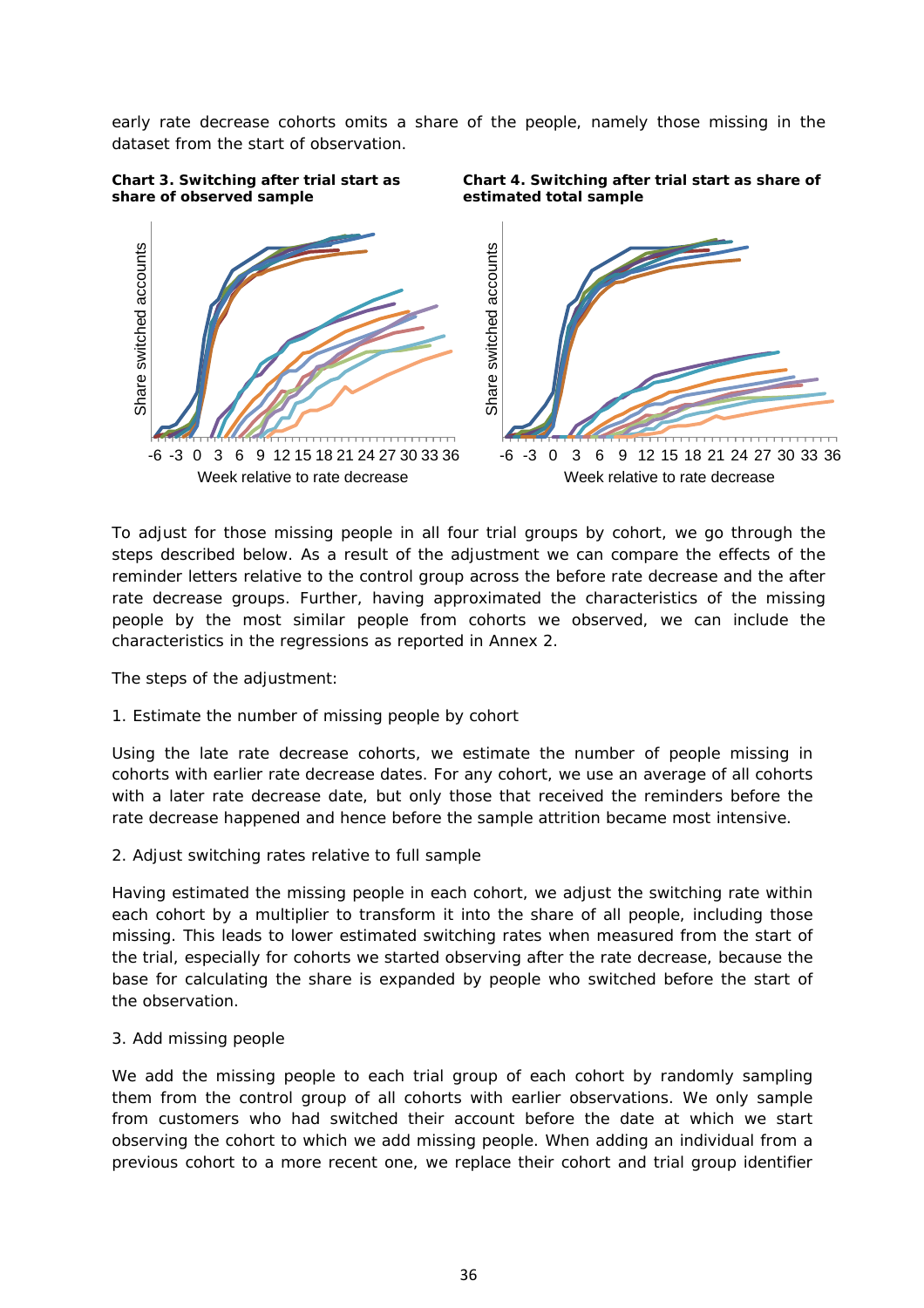and overwrite their date of switching. After the adjustment, 29.4% of all customers are added to later cohorts.

The share of people who have switched by a certain week after expiry is then comparable across cohorts (Chart 5).





The data adjustment increased the number of customers in the sample, especially in cohorts that received the reminder after the rate decrease. Generally, the chance of detecting statistically significant differences of effects is higher the greater the sample size. For that reason, the level of statistical significance of results could be overstated in this section. Our further analysis suggests that this effect is not pronounced for cohorts that received the reminder before the rate decrease, and is of limited impact for cohorts that received the reminder after the rate decrease.

We are able to directly compare the standard errors of coefficients in specification (1) in Table A2 with and without the data adjustment. We cannot do this comparison for specifications that include covariates such as demographic characteristics, but we expect similar findings. In the first case we assign different weights to observations reflecting their probability of being observed, instead of adjusting the sample size. In the second case we adjust the sample size as described above and the specification is equivalent to (1) in Table A4. We note that data adjustment does not reduce standard errors for cohorts with reminder letters before rate decrease (0.013-0.014 without or with adjustment), and reduces them somewhat for cohorts with reminder letters after rate decrease (0.015- 0.017 without adjustment; 0.010-0.011 with adjustment). All reminder letter versions remain statistically significantly different from Control at 1% level with our without data adjustment.